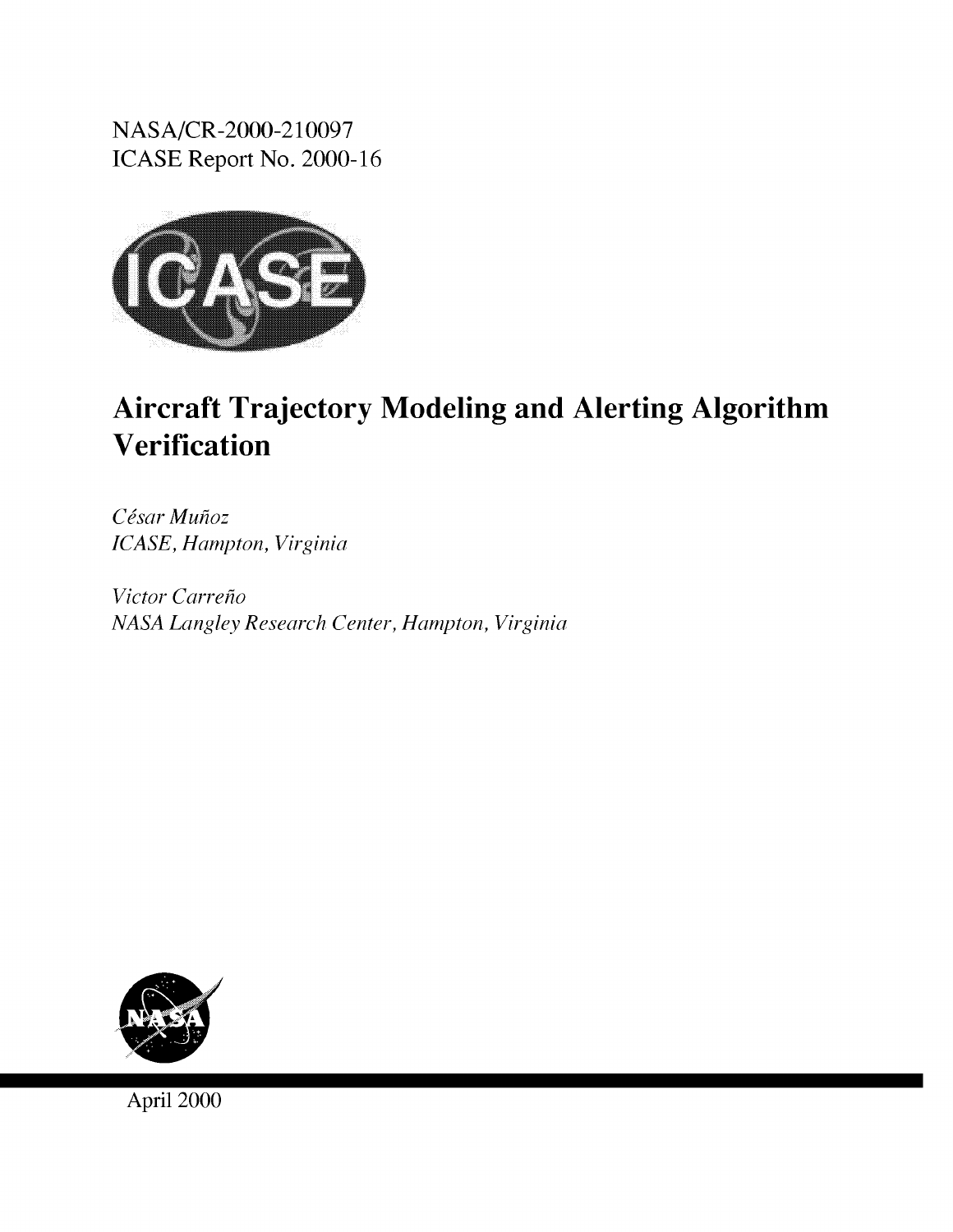## *The NASA STI Program Office... in Profile*

Since its founding, **NASA** has been dedicated to the advancement of aeronautics and space science. The NASA Scientific and Technical Information (STI) Program Office plays a key part in helping NASA maintain this important role.

The **NASA** STI Program Office is operated by Langley Research Center, the lead center for NASA's scientific and technical information. The NASA STI Program Office provides access to the NASA STI Database, the largest collection of aeronautical and space science STI in the world. The Program Office is also NASA's institutional mechanism for disseminating the results of its research and development activities. These results are published by NASA in the NASA STI Report Series, which includes the following report types:

- TECHNICAL PUBLICATION. Reports of completed research or a major significant phase of research that present the results of NASA programs and include extensive data or theoretical analysis. Includes compilations of significant scientific and technical data and information deemed to be of continuing reference value. NASA counter-part or peer-reviewed formal professional papers, but having less stringent limitations on manuscript length and extent of graphic presentations.
- TECHNICAL MEMORANDUM. Scientific and technical findings that are preliminary or of specialized interest, e.g., quick release reports, working papers, and bibliographies that contain minimal annotation. Does not contain extensive analysis.
- CONTRACTOR REPORT. Scientific and  $\bullet$ technical findings by NASA-sponsored contractors and grantees.
- CONFERENCE PUBLICATIONS. Collected papers from scientific and technical conferences, symposia, seminars, or other meetings sponsored or co-sponsored by NASA.
- SPECIAL PUBLICATION. Scientific, technical, or historical information from NASA programs, projects, and missions, often concerned with subjects having substantial public interest.
- TECHNICAL TRANSLATION. Englishlanguage translations of foreign scientific and technical material pertinent to NASA's mission.

Specialized services that help round out the STI Program Office's diverse offerings include creating custom thesauri, building customized databases, organizing and publishing research results.., even providing videos.

For more information about the NASA STI Program Office, you can:

- Access the NASA STI Program Home Page at http://www.sti.nasa.gov/STIhomepage.html
- Email your question via the Internet to help@ sti.nasa.gov
- Fax your question to the NASA Access Help Desk at (301) 621-0134
- Phone the NASA Access Help Desk at (301) 621-0390
- Write to: NASA Access Help Desk NASA Center for AeroSpace Information 7121 Standard Drive Hanover, MD 21076-1320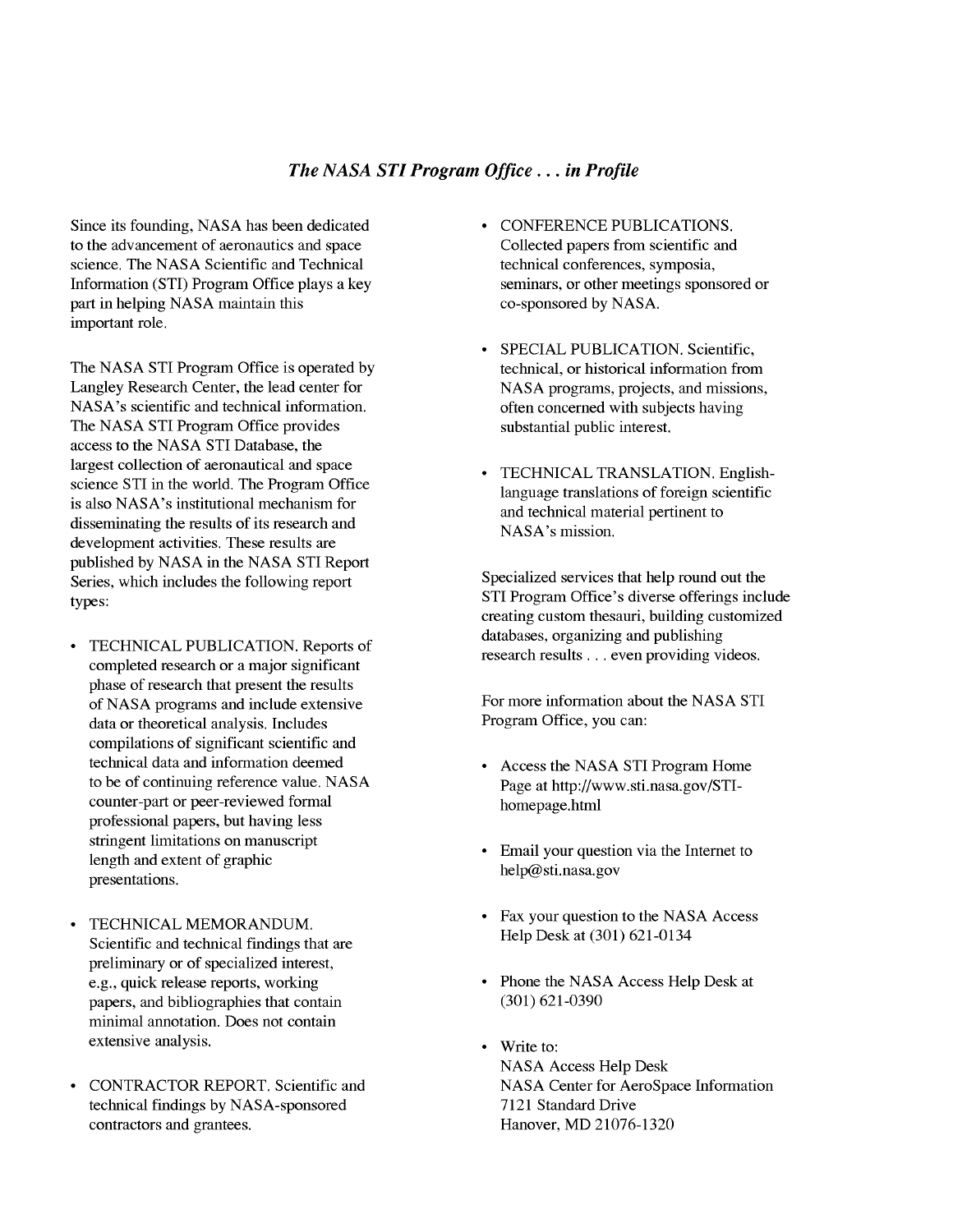NASA/CR-2000-210097 ICASE Report No. 2000-16



## Aircraft Trajectory Modeling and Alerting Algorithm Verification

*Cdsar Muhoz ICASE, Hampton, Virginia*

*Victor Carreho NASA Langley Research Center, Hampton, Virginia*

*Institute for Computer Applications in Science* and *Engineering NASA Langley Research Center Hampton, VA*

*Operated by Universities Space Research Association*



National Aeronautics and Space Administration

Langley Research Center Hampton, Virginia 23681-2199 Prepared for Langley Research Center under Contract NAS 1-97046

April 2000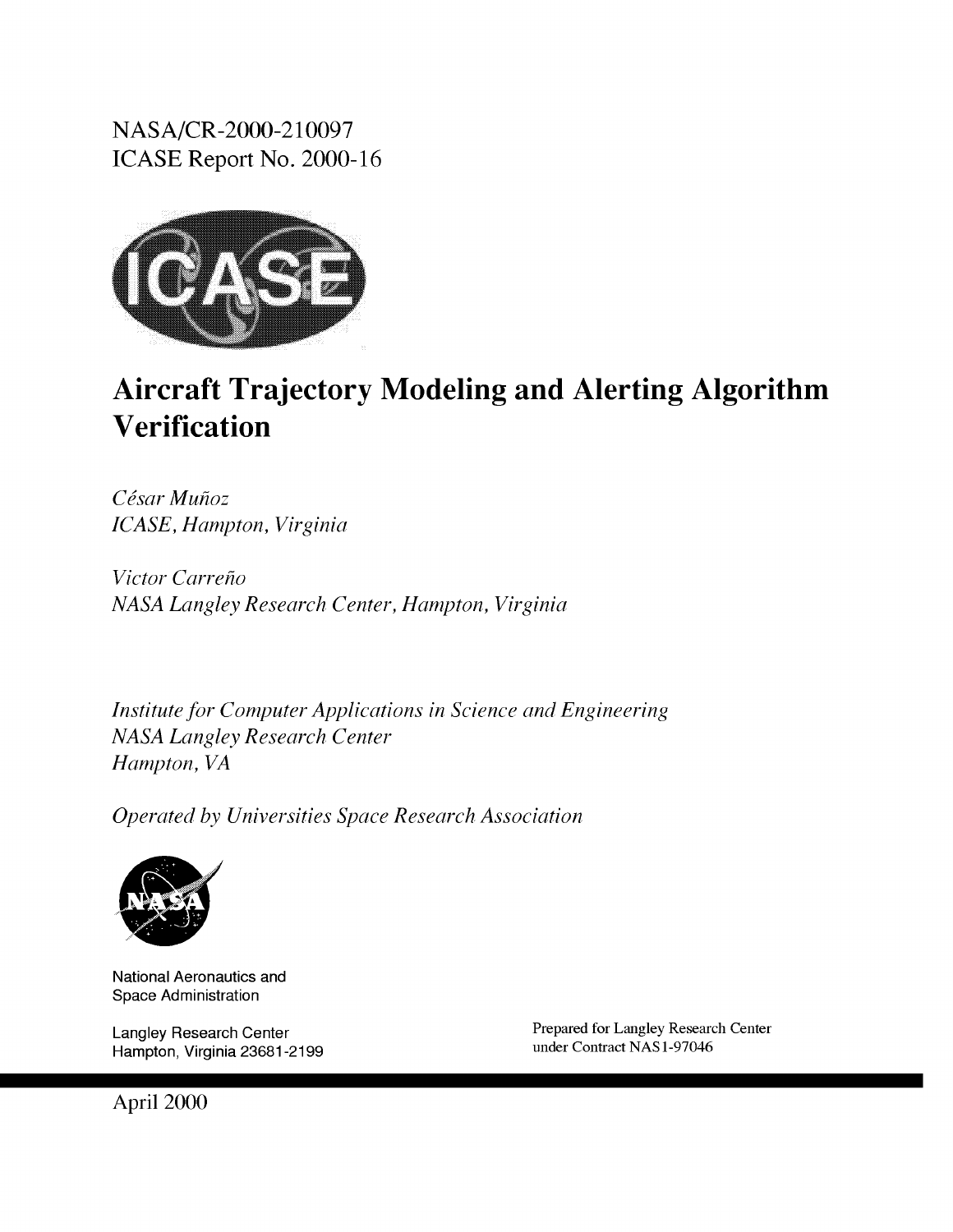Available from the following:

NASA Center for AeroSpace Information (CASI) 7121 Standard Drive Hanover, MD 21076-1320 (301) 621 0390

National Technical Information Service (NTIS) 5285 Port Royal Roa Spfingfield, VA22161 2171 (703) 487 4650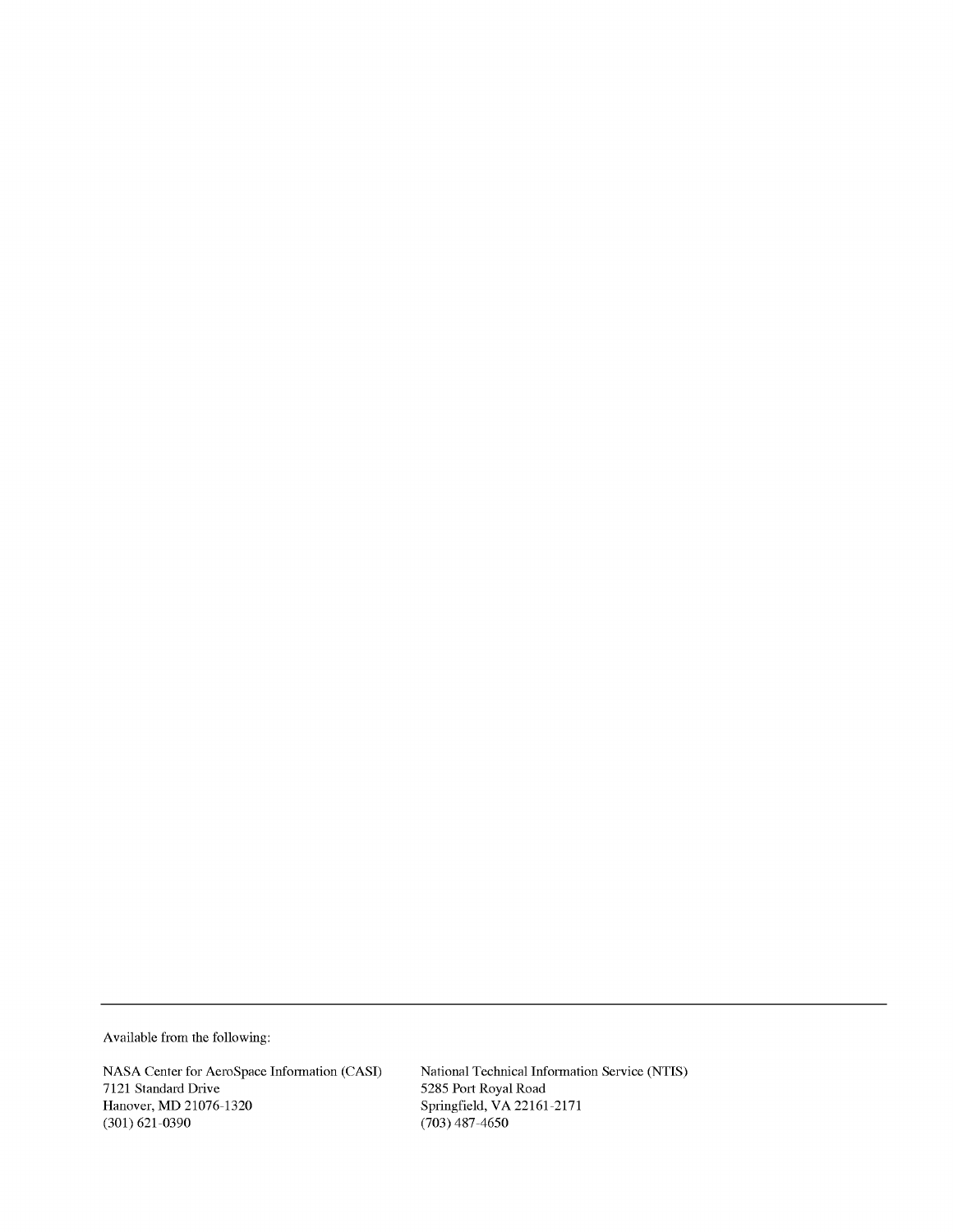## AIRCRAFT TRAJECTORY MODELING AND ALERTING ALGORITHM VERIFICATION\*

CÉSAR MUÑOZ<sup>†</sup> AND VICTOR CARREÑO<sup>‡</sup>

Abstract. The Airborne Information for Lateral Spacing (AILS) program at NASA Langley Research Center aims at giving pilots the information necessary to make independent approaches to parallel runways with spacing down to 2500 feet in Instrument Meteorological Conditions. The AILS concept consists of accurate traffic information visible at the navigation display and an alerting algorithm which warns the crew when one of the aircraft involved in a parallel landing is diverting from the intended flight path. In this paper we present a model of aircraft approaches to parallel runways. Based on this model, we analyze the alerting algorithm with the objective of verifying its correctness. The formalization is conducted in the general verification system PVS.

Key words, trajectory modeling, alerting algorithm, formal methods, theorem proving

Subject classification. Computer Science

1. Introduction. The Airborne Information for Lateral Spacing (AILS) [12, 3, 6] is a project being conducted at NASA Langley Research Center. Its objective is to reduce traffic delays and increase airport efficiency by enabling approaches to closely spaced parallel runways in Instrument Meteorological Conditions.

Approaches to parallel runways are currently limited to 4300 feet in Instrument Meteorological Conditions. Specially equipped airports with fast scan radars, high resolution monitoring systems, and approachspecific air traffic controllers can perform parallel approaches to 3400 feet [14, 8]. The AILS project aims at shifting the responsibility of maintaining separation during parallel approaches from the air traffic controller to the aircraft crew. Via the AILS concept, approaches to parallel runways 2500 feet apart in Instrument Meteorological Conditions are expected.

AILS eliminates the delay inherent in the communication between air traffic controller and crew by displaying parallel traffic information in the cockpit. The degree of safety is enhanced by an alerting system which warns the crew when one of the aircraft involved in a parallel landing is deviating from the intended flight path. The alerting algorithm is a critical part of the AILS concept. Flaws in its logic could lead to non-alerted collision incidents. The algorithm has been extensively tested in simulators and in real flights.

The objective of this work is to conduct a formal analysis of the alerting algorithm in order to discover any possible errors that have not been detected during testing and simulation. In particular, we develop a formal model of parallel landing scenarios. Based on this model, we study the behavior of the AILS algorithm with respect to predictions of collision incidents.

The formalization presented in this paper has been developed in the general verification system PVS [11]. We use a stylized-I\_TEX PVS concrete syntax and assume the reader is familiar with standard notations of higher-order logic.

<sup>\*</sup>This work was supported by the National Aeronautics and Space Administration under NASA Contract No. NAS1-97046 while the first author was in residence at the Institute for Computer Applications in Science and Engineering (ICASE), NASA Langley Research Center, Hampton, VA 23681-2199, USA.

<sup>&</sup>lt;sup>†</sup>Institute for Computer Applications in Science and Engineering (ICASE), Mail Stop 132C, NASA Langley Research Center, Hampton, VA 23681-2199, USA, e-mail: munoz@icase.edu.

<sup>&</sup>lt;sup>‡</sup> Assessment Technology Branch, Mail Stop 130, NASA Langley Research Center, Hampton, VA 23681-2199, USA, e-mail: v.a.carreno@larc.nasa.gov.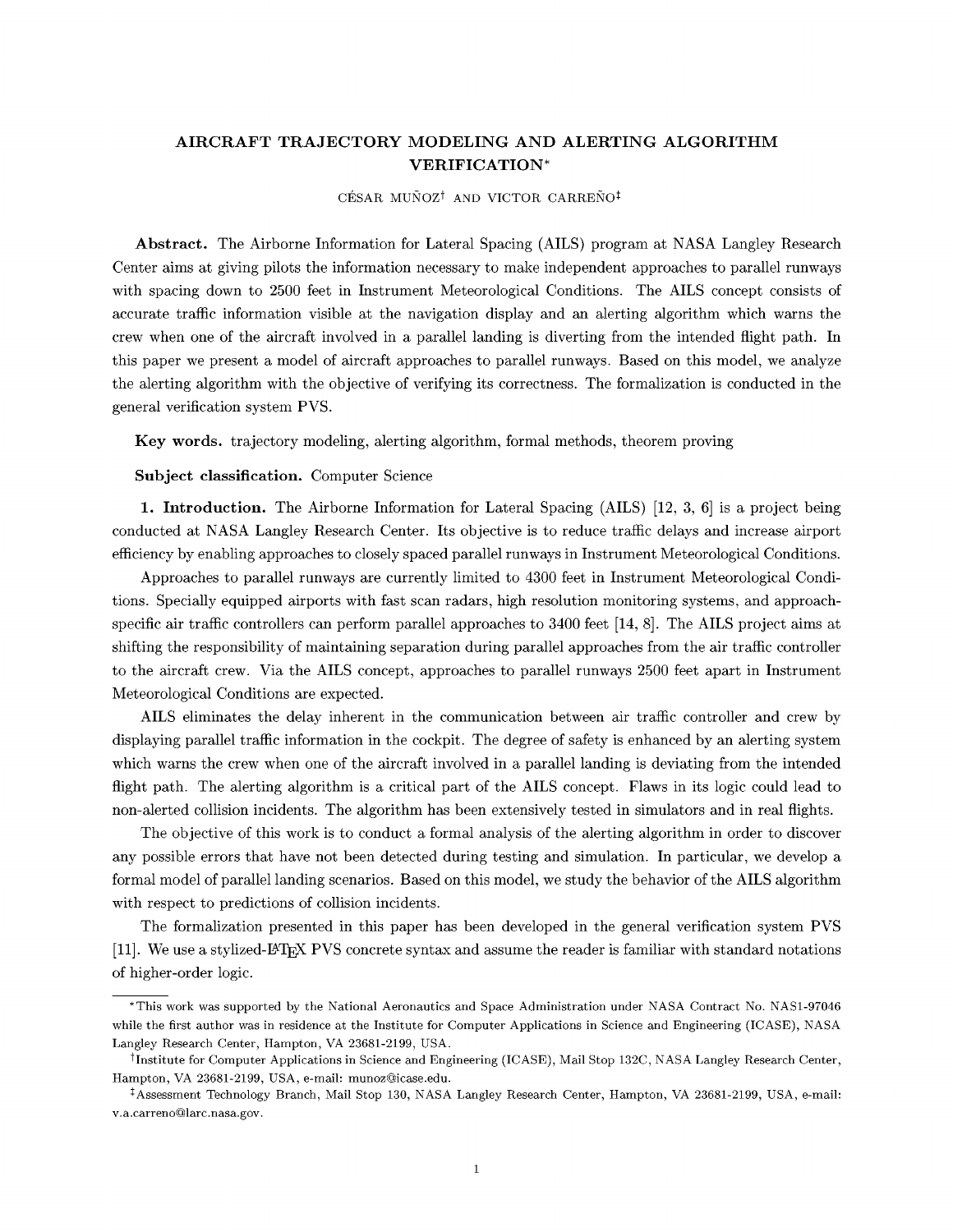|                | Evader                    | Intruder                            |
|----------------|---------------------------|-------------------------------------|
| 1              |                           | Localizer alert (one dot deviation) |
| $\overline{2}$ |                           | Localizer alert (two dot deviation) |
| 3              |                           | Caution alert (traffic)             |
| 4              | Caution alert (traffic)   |                                     |
| 5              |                           | Warning alert (collision)           |
| 6              | Warning alert (collision) |                                     |

TABLE 2.1 *Alerting sequence*

The remainder of this paper is organized as follows. Section 2 gives an overview of the AILS system. Section 3 describes the alerting algorithm and its abstraction in PVS. A formal model of aircraft trajectories is presented in Section 4. Section 5 contains the main properties that have been proven in PVS. Section 6 summarizes our work and suggests future research directions. Finally, the appendix includes our PVS formal model which is electronically available at: http ://shemesh. larc. nasa. gov/people/vac/ails, pvs.

2. System Description. In a typical independent parallel approach, aircraft intersect their localizer track (longitudinal runway center) approximately 10 nautical miles from the runway threshold (see Figure 2.1). During localizer intersection, aircraft have a 1000 feet vertical separation. After the aircraft are established in their localizer track, vertical separation is eliminated and aircraft start a normal glide path for landing. If an aircraft deviates from its airspace, the AILS system provides 6 alert levels, depending on the severity of the deviation. Table 2.1 shows an alerting sequence as seen in the evader and intruder aircraft primary and navigation displays.

All alerts in the intruder aircraft are expected to be followed by a corrective maneuver. The evader aircraft is not expected to perform an evasive maneuver until a warning alert is issued, at which time landing is aborted and an emergency escape maneuver is performed. Notice that the intruder aircraft always receives a caution or warning alert before the respective caution or warning alerts are issued to the evader. A parallel runway approach is illustrated in Figure 2.1.

Several assumptions were made in the development of the alerting algorithm. These assumptions are justified by physical characteristics and operational constraints. They are as follows:

- \* Time is discrete and divided in increments of 0.5 seconds. We call this value tstep.
- The algorithm is executed every tstep seconds.
- The rate of turn is determined by the bank angle and ground speed.
- \* The speeds of the aircraft are constant. Henceforth, we use intruderSpeed and evaderSpeed as the constant speed values of the intruder and evader aircraft, respectively.
- \* The AILS system starts operating when the aircraft are on their localizers. At this time the aircraft are approximately at the same altitude.
- \* The vertical separation between the aircraft is assumed to be 0 during a landing approach.
- \* Only the intruder aircraft will deviate from its path in a parallel approach. The evader aircraft stays in its localizer.

It should be noted that the experimental AILS system, as currently designed, forms part of the Traffic Alert and Collision Avoidance System (TCAS) [13]. In this work, we assume that the AILS alerting algorithm is running in isolation from other aircraft components. In addition, we concentrate on the caution and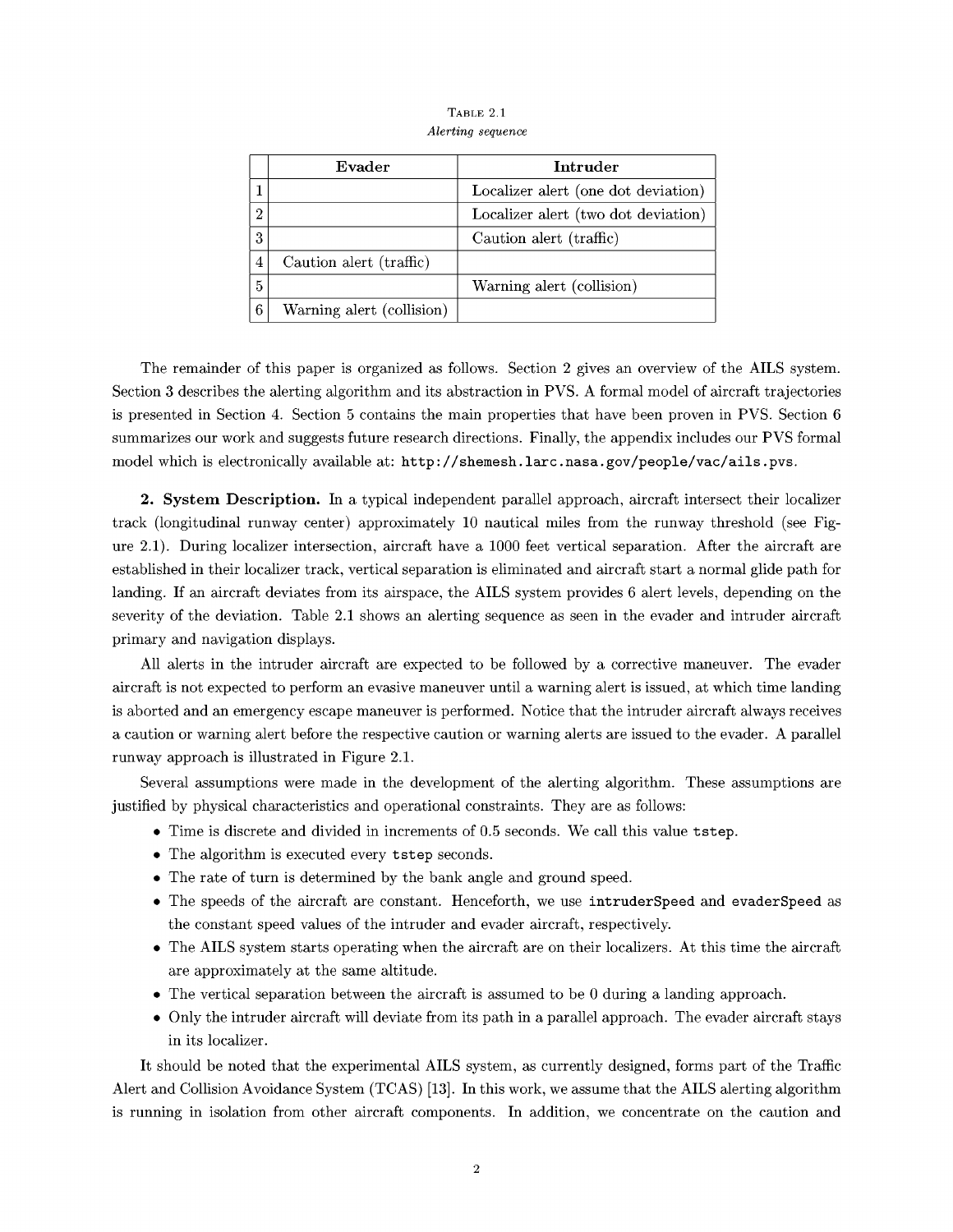

FIG. 2.1. *Parallel runway approach*

warning alerting kernel of the AILS alerting system. The one dot and two dot deviation alerts present a simple scenario and can be easily added to our model by a separate function as it is done in the current implementation.

3. The AILS Alerting Algorithm. The alerting algorithm determines when an alarm will be triggered by calculating possible collision trajectories and comparing the future aircraft locations with predetermined time and distance thresholds. The algorithm is executed in two modes every tstep seconds: (1) the first mode assumes its own aircraft is a threat to the adjacent aircraft and the adjacent aircraft is following the localizer; (2) the second mode assumes the adjacent aircraft is a threat to its own and the own is following the localizer. In either mode, one aircraft is the intruder and one is the evader.

When the intruder aircraft is not changing direction, i.e., its bank angle is 0, the algorithm determines if the two aircraft are diverging or converging and the point of closest separation. This is done by obtaining the derivative of the distance between the aircraft and solving for time when the derivative equals zero as follows.

$$
\Delta_x(t) = x_{in}(t) - x_{ev}(t)
$$

$$
\Delta_y(t) = y_{in}(t) - y_{ev}(t)
$$

(3.3) 
$$
\frac{d}{dt}\Delta_x(t) = \text{intruderSpeed} \times \cos(\theta) - \text{evaderSpeed}
$$

(3.4) 
$$
\frac{d}{dt}\Delta_y(t) = \text{intruderSpeed} \times \sin(\theta)
$$

(3.5) 
$$
R(t) = \sqrt{\Delta_x(t)^2 + \Delta_y(t)^2}
$$

(3.6) 
$$
\frac{d}{dt}R(t) = \frac{\Delta_x(t) \times \frac{d}{dt}\Delta_x(t) + \Delta_y(t) \times \frac{d}{dt}\Delta_y(t)}{\sqrt{R(t)}}
$$

For a time t,  $(x_{in}(t), y_{in}(t))$  and  $(x_{ev}(t), y_{ev}(t))$  are the coordinates of the intruder and evader aircraft, respectively, and  $\theta$  is the heading angle of the intruder aircraft. When  $\frac{d}{dt}R(t+\tau) = 0$ , we get the time  $\tau$ , relative to *t*, of the point of closest separation of the aircraft. Time  $\tau$  has been calculated as

(3.7) 
$$
\tau(t) = -\frac{\Delta_x(t) \times \frac{d}{dt}\Delta_x(t) + \Delta_y(t) \times \frac{d}{dt}\Delta_y(t)}{\frac{d}{dt}\Delta_x(t)^2 + \frac{d}{dt}\Delta_y(t)^2}
$$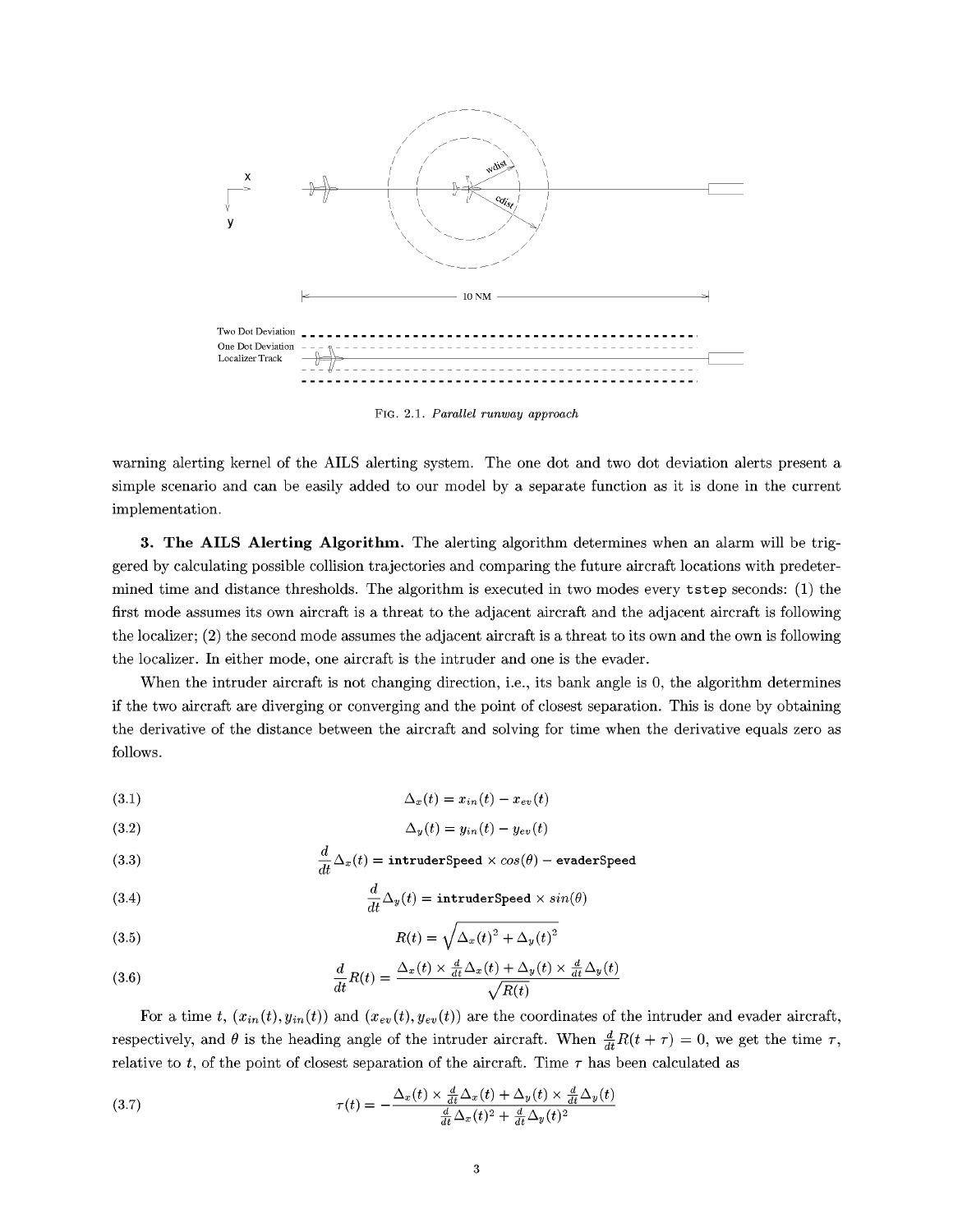

F\_G. 3.1. *Converging tracks*



F\_G. 3.2. *Radial trajectory and tangential tracks*

Equations 3.1 to 3.7 were formally deduced, from initial physical properties, by using the computer algebra tool MuPAD [4]. Notice that  $\tau$  is undetermined when the aircraft are parallel and the ground speeds are equal. In this case, the alerting algorithm defines  $\tau(t) = 0$  for any *t*.

For a time t, if  $\tau(t)$  is negative or zero, the tracks are diverging or parallel, respectively. If  $\tau(t)$  is greater than zero, the tracks are converging and  $\tau(t)$  will be the time of closest separation (Figure 3.1). When tracks are diverging or parallel, the algorithm checks the aircraft separation at the present time against the alert threshold distances (cdist and wdist in Figure 2.1). When tracks are converging, the algorithm compares the time and distance of closest separation against time and distance thresholds, respectively.

When the intruder aircraft is changing direction, i.e., its bank angle is not 0, the algorithm calculates the radius of the turn and the rate of change of direction. Tangential tracks are calculated from the arc path as to produce tangents which are  $1.5^{\circ}$  to  $3^{\circ}$  in angular separation (Figure 3.2). For each of these tangential tracks the algorithm determines whether the two aircraft tracks are diverging or converging and performs time and distance comparisons as explained above.

The original AILS algorithm was written in FORTRAN at Langley Research Center. It has been revised several times and the latest version flown in the Boeing 757 experimental aircraft was provided by Honeywell.

For the work presented in this paper, we created a high level abstract model of the alerting algorithm in the PVS language. The algorithm model uses the same strategy as the FORTRAN algorithm to determine if alarms are triggered, as explained above. All of the PVS declarations involved in the modeling of the algorithm can be seen in the theory file available at http://shemesh, larc.nasa.gov/people/vac/ails. pvs.

The model of the algorithm is a function which takes the states of the aircraft and returns a boolean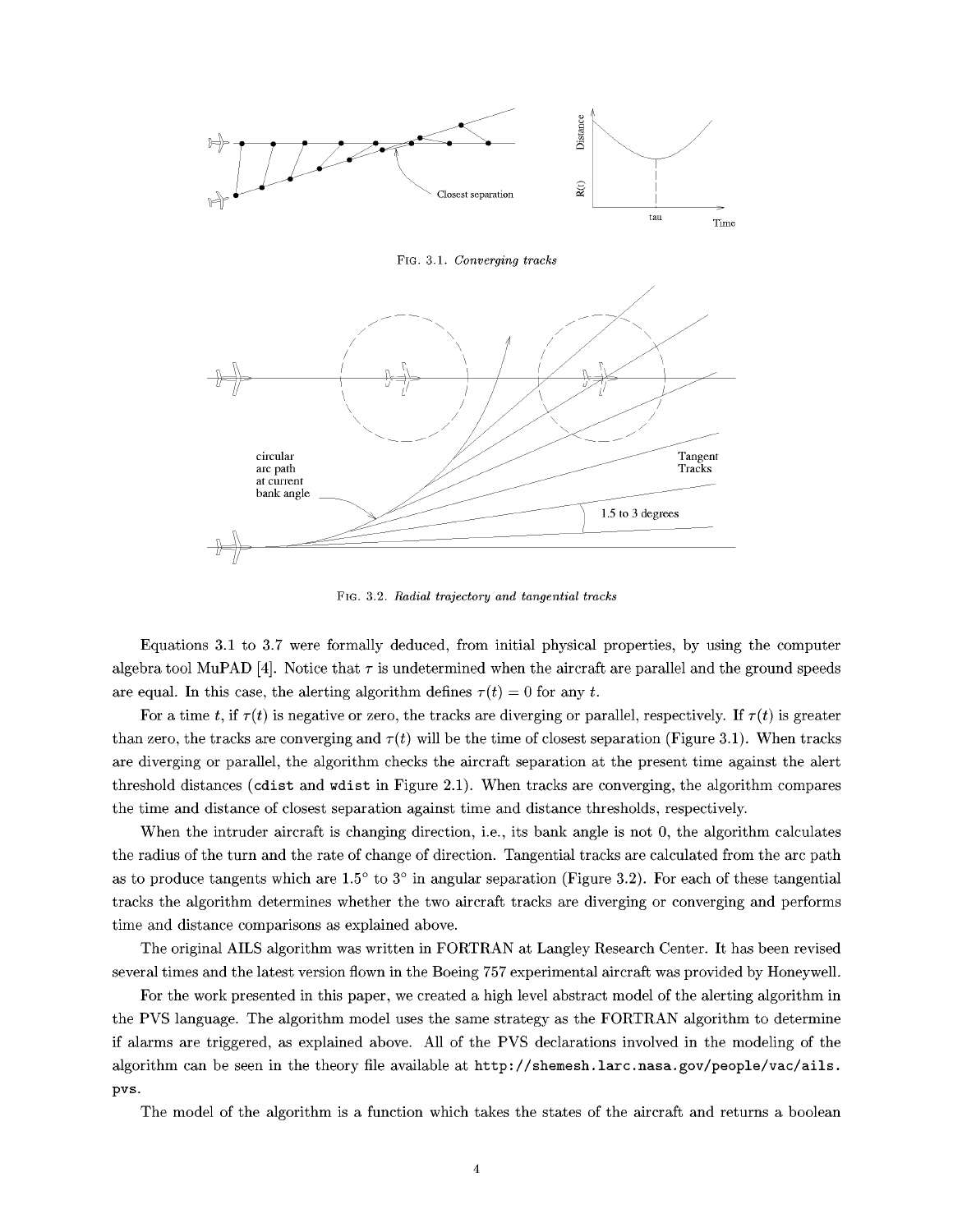value corresponding to whether the alarm is triggered or not. The type of the alarm, caution or warning, depends on the threshold parameters. The state of the aircraft is defined by a record:

```
state : TYPE =
  [# x : real,
     y : real,
    heading : [-180...180]
     phi : [-45...45]
  #]
```
We recall that access to records are written in PVS as function calls, i.e., if s is a state,  $x(s)$  refers to the field x of the state s. Thus,  $x(s)$  and  $y(s)$  are the position coordinates, heading(s) is the angle between the flight path and the localizer track which range between  $-180^\circ$  and  $180^\circ$ , and phi(s) is the aircraft bank angle between  $-45^{\circ}$  and  $45^{\circ}$ .

The model of the alerting algorithm is given next.

```
larcalert(evader,intruder:state): bool =
  LET phi = phii(intruder) IN
  LET trkrate = g \times (180/\pi) \times \tanh(\phi)hi)/intruderSpeed IN
  IF trkrate = 0 THEN
     chktrack(0)
  ELSE
    LET arcrad =
      intruderSpeed<sup>2</sup>/(q \timestand(phi)) IN
    LET maxstep = alert_time/tstep IN
    LET idtrk =
      IF abs(trkrate) \geq 3 THEN 1
      ELSIF abs(trkrate) \geq 1+1/2 THEN 2
      ELSIF abs(trkrate) \geq 3/4 THEN 4
      ELSE 8
      ENDIF IN
                                                Direction is not changing.
                                                Check strait tracks.
                                                Direction is changing
                                                Calculate arc radius.
                                               This determines
                                               % how often
                                               % tangential
                                               % tracks are
                                               % calculated.
    arc_l oop (evader, intruder, arcrad, trkrate, idtrk, 0, maxstep)
  ENDIF
```
where  $g$  is the gravitational acceleration constant (approx.  $32.2$  feet/seconds<sup>2</sup>).

The first part of the function is exercised when the track rate (trkrate) is zero and there is no change in the intruder's heading. The chktrack function is used to determine if an alarm will be triggered. The function chktrack makes the calculation for converging or diverging tracks, according to Equations 3.1 to 3.7. If the tracks are diverging, the function chkrange is called to compare present locations against time and distance threshold (ctime and cdist, respectively). If the tracks are converging, predicted locations at caution time or time of closest separation, whatever is smaller, are compared. The structure of the definitions of chkrange and chktrack are given next.

```
chkrange(range,t:real): bool =
  range \leq cdist \wedge t \leq ctime
chktrack(t:real): bool =LET range = R(t) IN
```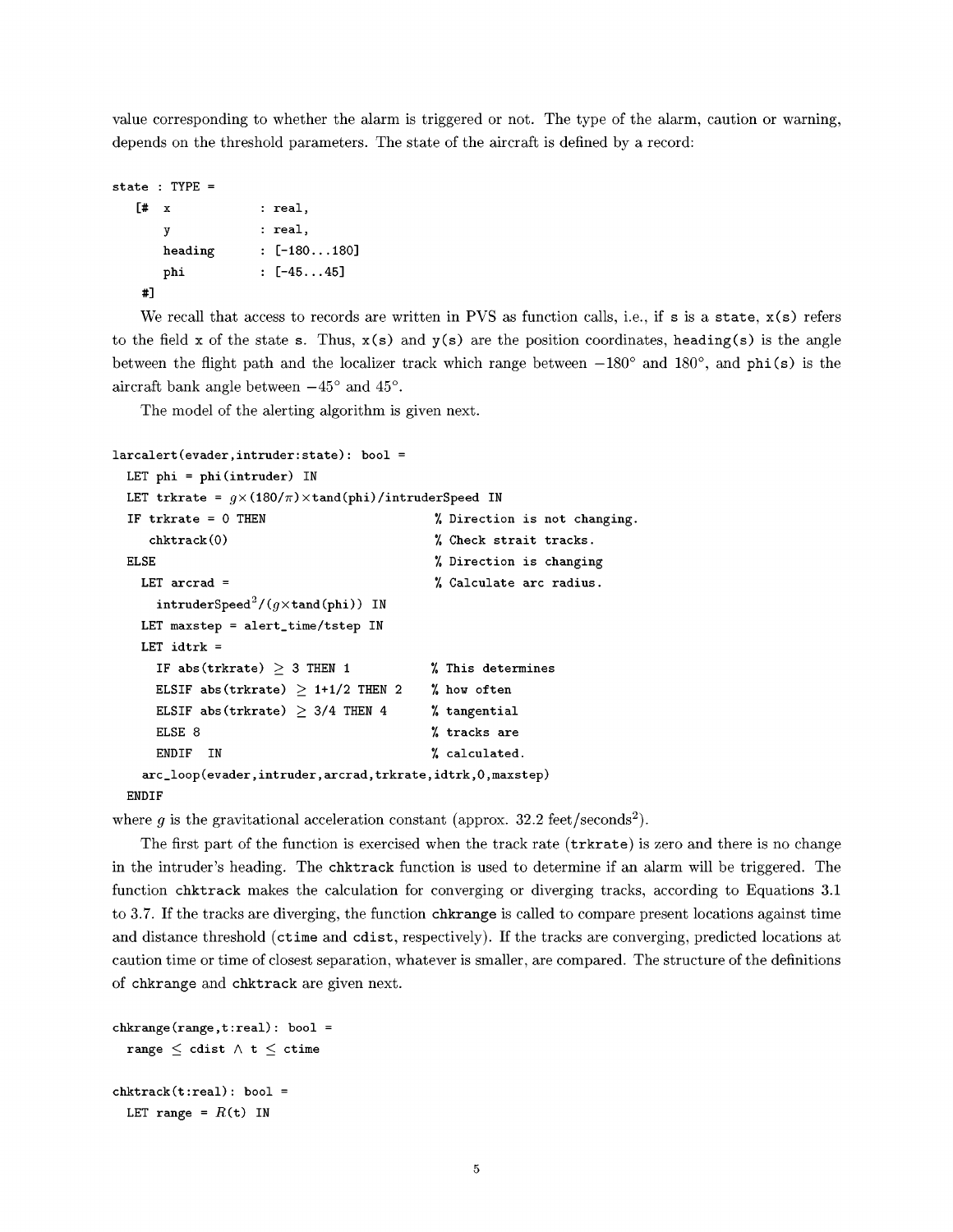```
LET tau = \tau(t) IN
IF tau \leq 0 THEN
  chkrange(range,t)
ELSE
  IF t+tau > ctime THEN
    R(\text{ctime}) < \text{cdist}ELSE
    R(t+tau) \leq cdist
  ENDIF
ENDIF
                            % Tracks are diverging (or parallel).
                            % Check range at prediction time t.
                            % Tracks are converging.
                            Closest separation beyond caution alert time.
                            Check range at caution threshold.
                            Closest separation within caution alert time.
                            Check range at time of closest separation.
```
The second part of the function larcalert handles the case when intruder is changing direction. The arc radius is calculated and the function arc\_loop generates the tangential tracks from the arc trajectory. The function arc\_loop is a recursive function modeling a DO-LOOP statement. It is used to iterate the function chktrack on tangential tracks every idtrk time steps. Its actual definition is too long to be included in the paper and can also be seen in the theory file as pointed above. The structure of the function is:

```
arc_loop(evader,intruder,arcrad,trkrate,idtrk,iarc,maxstep): RECURSIVE bool =
 calculate positions of aircraft
 IF not time for a tangential track THEN
   IF chkrange(...) THEN \% Check range at that point.
     TRUE \% Trigger an alarm.
   ELSE
     arc\_loop(...) % Go to new iteration.
   ENDIF
 ELSE \frac{1}{2} Time for tangential tracks.
   IF chktrk(...) THEN % % Check track at this point.
     TRUE \% Trigger an alarm.
   ELSE
     arc\_loop(...) % Go to new iteration.
   ENDIF
 ENDIF
```
Based on the idtrk argument and the step in the loop iarc, the function arc\_loop determines if a tangential track is calculated or not. If a tangential track is not calculated, the function chkrange compares the distance between the calculated positions of the aircraft and the distance threshold. The function chktrk is used to check for collisions on all the tangential tracks in the loop. The function arc\_loop terminates when one of the functions chkrange or chktrack triggers an alarm or when iarc has reached maxstep.

In the PVS model, we are using an axiomatic definition of the square root function (sqrt, see Section 5). Trigonometric functions (sind, cosd, and tand, for sine, cosine, and tangent of angles in degrees, respectively) are defined by series approximations. However, as we will see in Section 5, we also provide axioms about trigonometric functions to facilitate the proofs.

As we have seen, the AILS algorithm considers a limited set of possible trajectories for the intruder aircraft, i.e., assuming a constant radius turn at the original bank angle, only tangent track escapes to the turn arc are considered. The developers of the algorithm state that this assumption is reasonable under normal circumstances, i.e., the intruder aircraft is not intentionally trying to collide with the evader aircraft. However, to evaluate the behavior of the algorithm in a wider range of possible landing scenarios, a more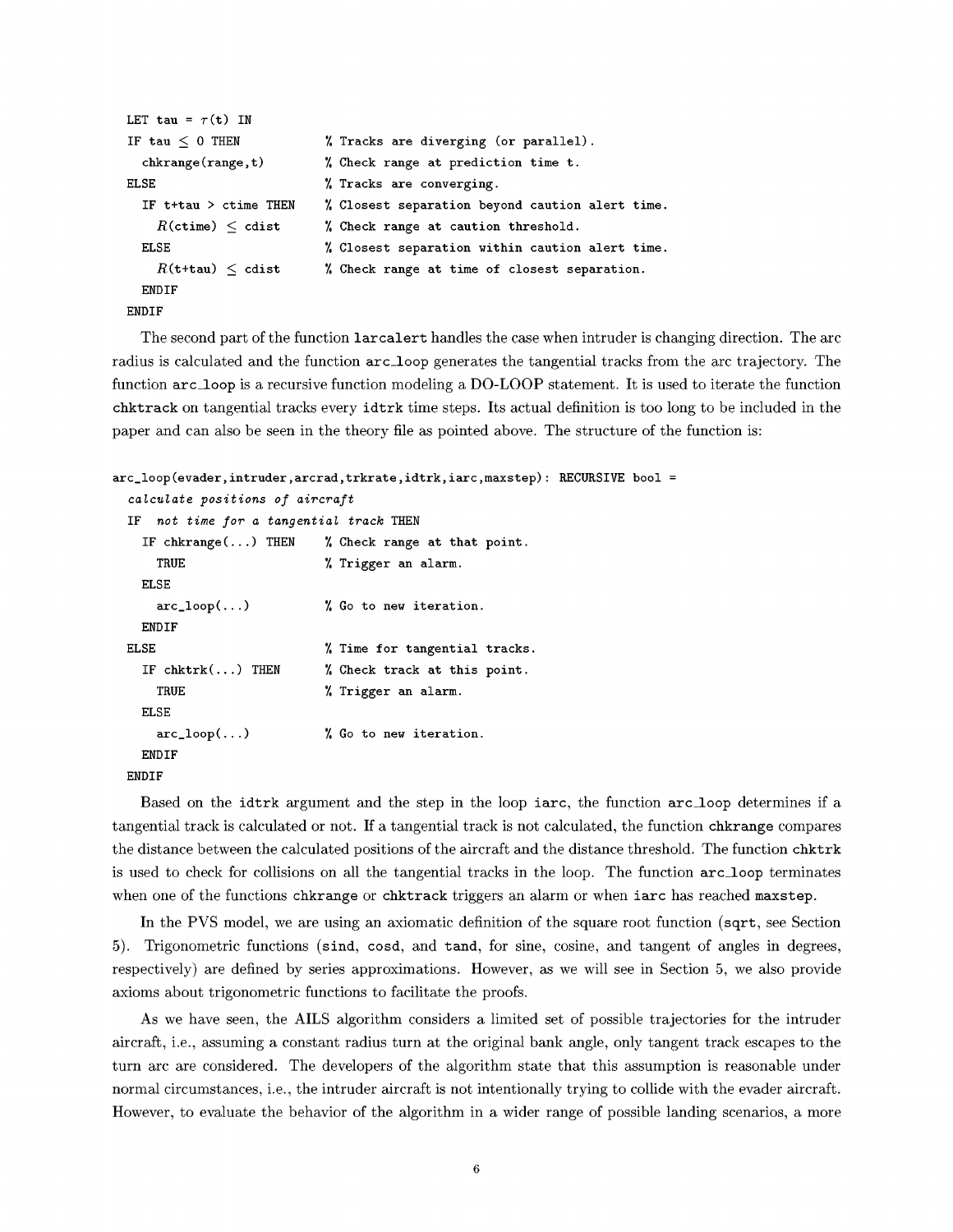general model of trajectories for the intruder aircraft is necessary. In the next section, we develop such a model.

**4.** Parallel Landing Scenarios. According to the characteristics and assumptions of the AILS algorithm, we propose a time-discrete model with time increments of tstep seconds.

In our model of trajectories, as in the case of the alerting algorithm, intrusion paths are determined by the bank angle and ground speed of the intruder aircraft. Given a ground speed  $gs > 0$ , a bank angle  $\phi$ , the heading turn rate is given by

$$
\mathbf{trkrate}(\mathbf{gs}, \phi) = \frac{\mathit{tand}(\phi) \times g \times 180}{\mathbf{gs} \times \pi},
$$

where *g* is the gravitational acceleration constant.

Although under normal operation the bank angle of a commercial aircraft is limited to  $-30^{\circ}$  to  $30^{\circ}$ , we allow the bank angle to range from  $-45^{\circ}$  to  $45^{\circ}$ . For a minimum ground speed of 180 feet per second, it means a maximum heading turn rate of about 6° per second. These data produce very aggressive blundering situations quite consistent with worst cases scenarios tested by the AILS developing group. Incidentally, the function trkrate is well-defined for bank angles in the range  $[-45...45]$ .

DEFINITION 4.1 (Intruder trajectory). *An* intruder trajectory of length *n for an aircraft with state s and ground speed gs is a sequence of states*  $s_0 \ldots s_n$  *such that*  $s_0 = s$  *and*  $for$   $0 < i \leq n$ ,

- 1.  $|phi(s_i)| \leq 45$ ,
- *2.*  $|heading(s_i) heading(s_{i-1})| = tstep \times trkrate(gs, phi(s_i)),$
- 3.  $\mathbf{x}(s_i) = \mathbf{x}(s_{i-1}) + qs \times tstep \times cos d(heading(s_i)),$  and
- 4.  $y(s_i) = y(s_{i-1}) + gs \times tstep \times sind(heading(s_i)).$

In PVS, we define the next state of an intruder aircraft at state s and bank angle  $\phi$  by the function

```
X
      y
      heading
      phi
    ]
next\_intruder\_state(s:state, \phi: [-45...45]): state =LET trk = heading(s) + tstep×trkrate(intruderSpeed,phi(s)) IN
    s WITH [
                 := x(s) + intruderSpeed×tstep×cosd(trk),
                 := y(s) + intruderSpeed×tstep×sind(trk),
                := trk,
                 := \phi
```
We recall that WITH is the record (and function) overriding operator in PVS.

We model an intruder trajectory by a recursive function having as parameters an initial state s, a bank angle assignation for each iteration step  $df$ , and the iteration step n, as follows

```
intruder\_trajectory(s:state, df:[posnat \rightarrow [-45...45]], n:nat):RECURSIVE state =
    IF n = 0 THEN s
    ELSE
      LET sn = next\_intruder\_state(s, df(n)) IN
        intruder_trajectory(sn,df,n-1)
    ENDIF
    MEASURE n
```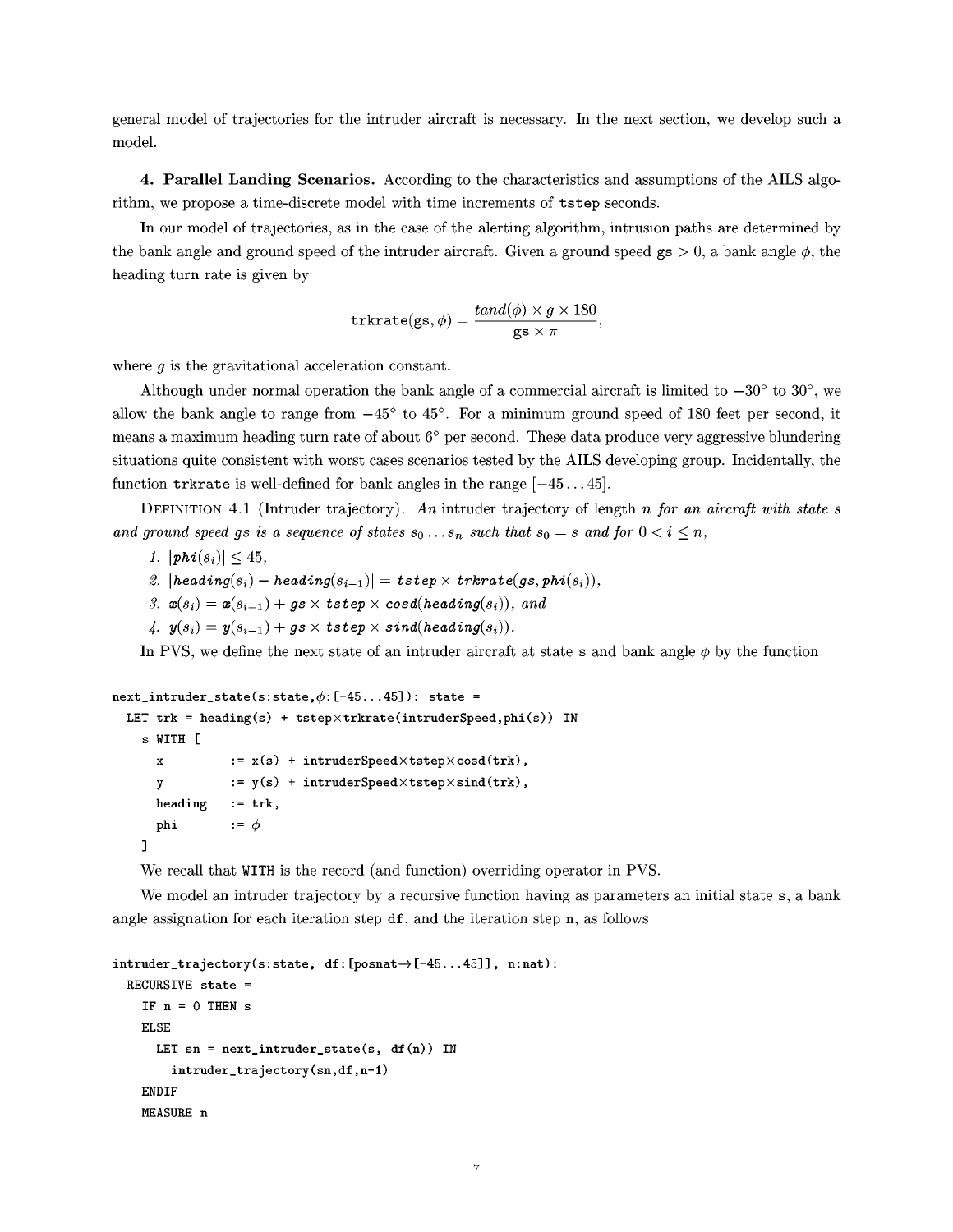For example, given an intruder aircraft at initial state *s* and bank angle equal to 0, a trajectory of length *n* such that the plane follows a straight line to its current heading angle is given by  $s_0 \ldots s_n$ , where  $s_0 = s$ and for  $0 < i \leq n$ ,

 $s_i = \text{intruder\_trajectory}(s, \lambda(n : \text{posnat}) : 0, i).$ 

For the evader aircraft, we assume that it stays in its localizer with a constant speed and constant heading of 0°. Heading and bank angles are irrelevant in the definition of an evader trajectory.

DEFINITION 4.2 (Evader trajectory). *An* evader trajectory of length n *for an aircraft with state s and ground* speed gs is a sequence of states  $s_0 \ldots s_n$  such that  $s_0 = s$  and for  $0 < i \leq n$ ,

*1.*  $x(s_i) = x(s_{i-1}) + gs \times tstep$  *and* 

2.  $y(s_i) = y(s_0)$ .

For an initial state s of an aircraft, its state after n steps in a evader trajectory is defined by evader\_trajectory  $(s, n)$ as follows

```
evader_trajectory(s:state, n:nat): state =
  (#
   x := x(s) + evaderSpeed×tstep×n,
   y = y(s),
   heading := heading(s),
   phi := phi(s)
 #)
```
We are interested in trajectories leading to collision incidents. Aircraft are said to be in *collision* if the distance between them is less than or equal to collisionRange. In our development, we consider 200 feet for collisionRange, which is approximately the wing span of a Boeing 747.

```
distance(s1, s2:state): real =sqrt((x(s2)-x(s1))^2 + (y(s2)-y(s1))^2)
```

```
collision(s1, s2:state): bool =
```
 $distance(s1,s2) \leq collisionRange$ 

DEFINITION 4.3 (Collision scenario). *Given an intruder trajectory So* .. • *sn and an an evader trajectory*  $t_0...t_n$ , we said that they lead to a collision incident at step *i*, for  $0 \le i \le n$ , if collision(s<sub>i</sub>,t<sub>i</sub>) holds. *In P VS,*

```
collision\_scenario (intruder, evader: state, df:[posnat \rightarrow [-45...45]],
                      i : nat) : bool =collision(intruder\_trajectory(intruder, df, i),
              evader_trajectory(evader,i))
```
We have implemented the model of trajectories, together with our high-level version of the alerting algorithm, in Java. The implementation, available in the same location as the PVS theory files, serves a double purpose. First, it allows us to visualize all the collision trajectories for a given time and initial values of the intruder and evader aircraft. Second and more importantly, by studying those trajectories, we were able to extract conjectures that we have then formally proven in PVS. Conversely, as we will mention later, we have rejected some conjectures by finding counter-examples via simulation of collisiontrajectories,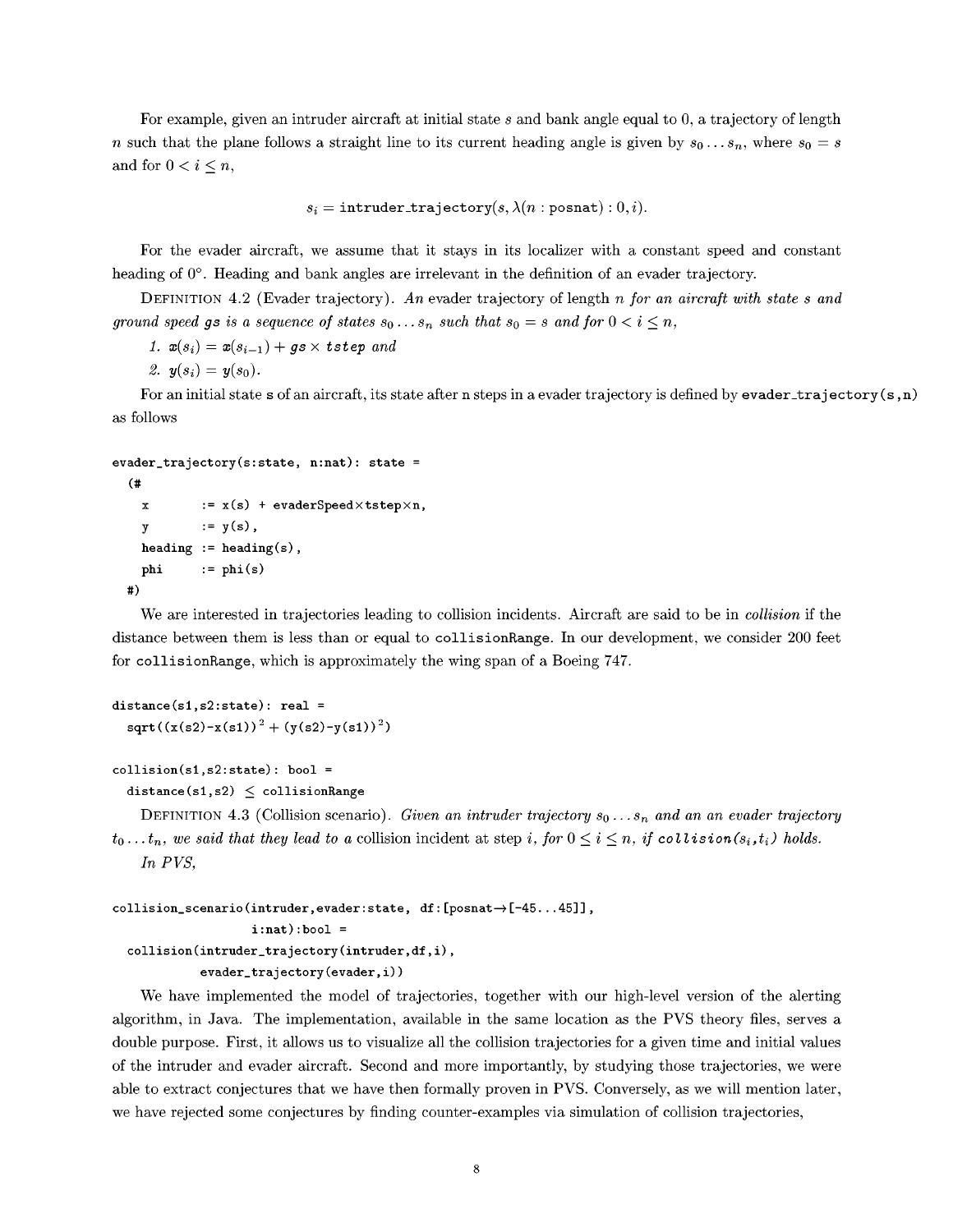In the next section, we address the formal verification of properties of collision trajectories for our model in PVS, and we study the behavior of the alerting algorithm with respect to that model.

5. Main Properties. The objective of this modeling and verification work is (i) to show that the method implemented in the algorithm to predict trajectories and trigger alarms is adequate and does not lead to dangerous situations, or (ii) to explore possible trajectory scenarios which lead to unacceptable risk. To this effect we created models of the algorithm and aircraft trajectories in PVS, created simulations in JAVA to visualize the behavior and characteristics of the landing scenario, and verified in the computer algebra tool MuPAD some axiomatic definitions we made in PVS.

Before stating the main properties, it should be said that most of the proofs require reasoning on continuous mathematics. We have assumed some uninterpreted functions and axioms in PVS, for instance

```
sqrt(x:real) : {z:real | z^2 = x and z \ge 0}
```

```
sin_cos_sq_one : AXIOM
```

```
\forall (x:real): \sin^2(x) + \cosh(x)<sup>2</sup> = 1
```
More involved properties, grounded on Equations 3.1 to 3.7, are also necessary, e.g.,

```
derivative_eq_zero_min : AXIOM
   \forall (t1,t2:real): R(t1+\tau(t1)) \leq R(t1+t2)asymptotic_decrease_zero_to_tau : AXIOM
   \forall (t,t1,t2:real) :
      \tau(\mathbf{t}) \geq 0 \land \mathbf{t2} \leq \tau(\mathbf{t}) \land \mathbf{t1} \leq \mathbf{t2}\RightarrowR(t+ti) \geq R(t+t)asymptotic_increase_tau_to_zero : AXIOM
   \forall (t,t1,t2:real) :
      \tau(\mathbf{t}) \leq 0 \land \mathbf{t2} \geq \tau(\mathbf{t}) \land \mathbf{t1} \geq \mathbf{t2}
```

```
R(\text{t+t1}) \geq R(\text{t+t2})
```
 $\Rightarrow$ 

Axiom derivative\_eq\_zero\_min states that at time t,  $\tau(t)$  would be the time of closest separation between the aircraft. Axioms asymptotic\_decrease\_zero\_to\_tau and asymptotic\_increase\_tau\_to\_zero state that function R asymptotically decreases for times less than  $\tau(t)$  and asymptotically increases for times greater than  $\tau(t)$ , respectively. As we have mentioned before, the equations of Section 3 have been symbolically deduced in MuPAD.

Our intention is to show that for all aircraft trajectories which lead to a collision and all initial states<sup>1</sup>, an alarm is issued  $i$  seconds before a collision. In our formal development, we have found upper and lower bounds for the values of i.

One of the first properties that we have proven is that an alarm (caution or warning) is triggered when the distance between the aircraft is within the alerting range (cdist or wdist, respectively). This property holds independently of the values of any other state variables of the aircraft.

<sup>1</sup>Recall from Section 2 that initial states are when the aircraft are on their localizers.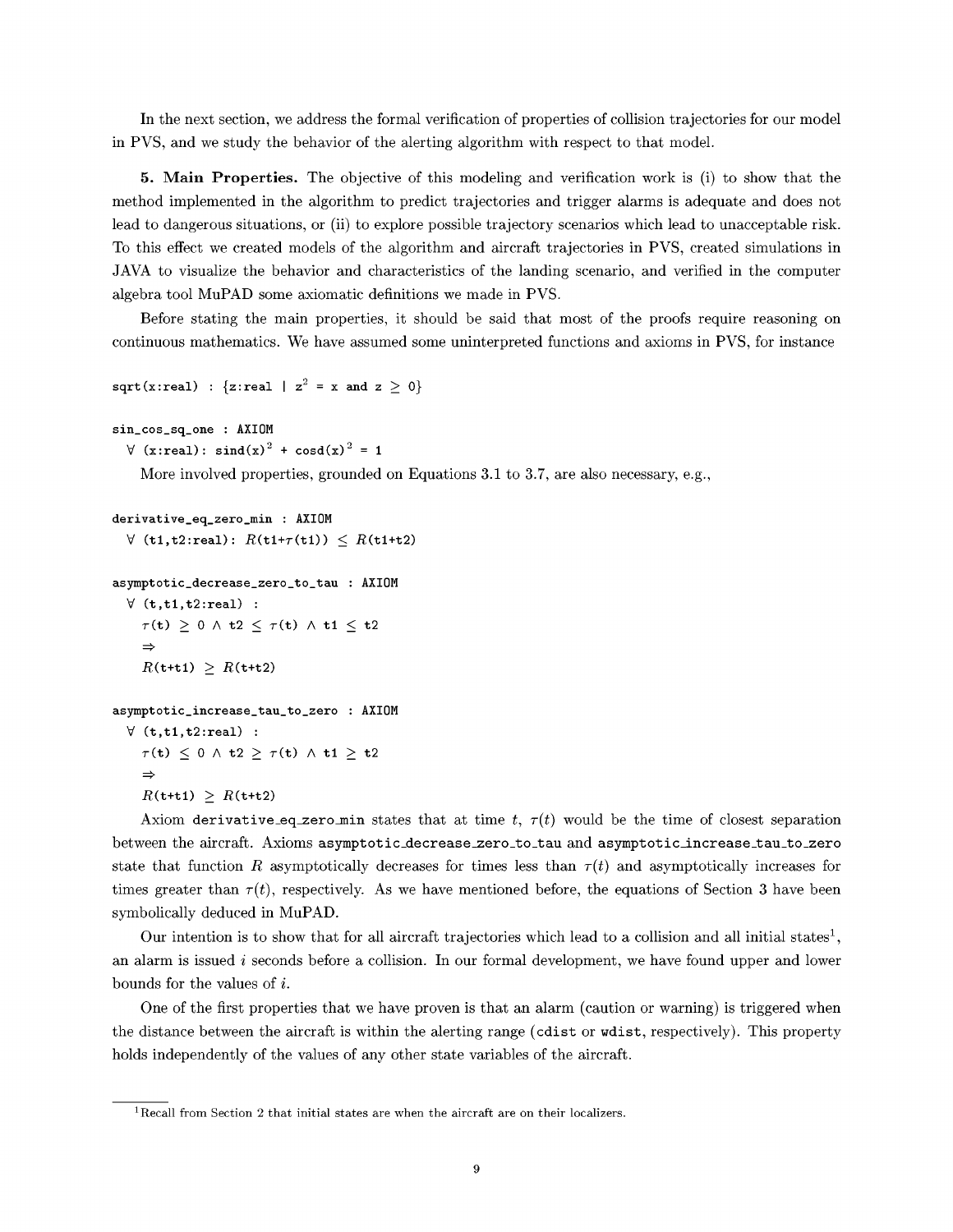#### alarm\_when\_alerting\_distance : THEOKEM

```
V (evader,intruder:state) :
```

```
alerring\_distance (evader, intruder) \Rightarrow larcaler (evader)
```
The theorem above puts the greatest lower bound on the elapsed time between an alert and a collision that we have found so far. For an alerting distance of 1400 feet and an intruder ground speed of 250 feet per second this results in an alarm at least 4 seconds before collision.

An effort to prove that a caution is issued for a value of (ctime-1) (ctime being defined as 19 seconds) resulted in an unprovable conjecture. Indeed, we have found a counter example of a collision trajectory which allows two aircraft to fly to a distance of less than 1300 feet, without triggering an alarm 11 seconds before the collision.

```
move_2500_to_1300_no_alarm_before_11_seconds : THEOKEM
```

```
\exists (intruder, evader: state, df: [posnat\rightarrow[-45...45]], n:nat) :
  collision_scenario(intruder, evader, df, n+11/tstep) \wedgedistance (indruder, evader) = 2500 \landdistance (intruder_trajectory (intruder, df ,n) ,
            evader_trajectory(evader,n)) < 1300 \land\forall (i: [0...n]):
    \neg larcalert (evader_trajectory (evader, i),
                   intruder\_trajectory(intruder, df, i))
```
By combining these theorems, we can state that for some trajectories an alarm will sound no more than 11 seconds before collision and that for all cases an alarm will sound at least 4 seconds before a collision. We believe that for all cases the greatest-lower bound time when the alarm will sound prior to a collision is closer to 11 than to 4. In order to reveal that bound, we need to find strong invariants on collision trajectories. Notice, for example, that for an intruder trajectory  $s_0 \ldots s_n$  and an evader trajectory  $t_0 \ldots t_n$ , it cannot be the case that they lead to a collision incident at step n when distance( $s_0, t_n$ ) > R, where

#### $R =$  collisionRange+intruderSpeed $\times$ n $\times$ tstep.

Indeed, any intruder aircraft out of the circle of center  $(x(t_n),y(t_n))$  and radius *R*, needs a larger time than nxtstep to reach any point of the circle of center  $(x(t_n),y(t_n))$  and radio collisionRange. The property above can be expressed in PVS as follows.

```
collision_invariant : LEMMA
  \forall (intruder, evader: state, df: [posnat\rightarrow [-45...45]], n:nat) :
    collision_scenario(intruder,evader,df,n)
    \Rightarrow\forall (i:[0...n]):
      distance(intruder_trajectory(intruder,df,i),
                 evader_trajectory(evader,n)) \leqcollisionRange+intruderSpeed×(n-i)×tstep
    The proof of this invariant requires the following lemmas.
```

```
straight_line_farthest: LEMMA
  \forall (intruder:state,df:[posnat\rightarrow[-45...45],n:nat) :
    LET straight_trajectory = \lambda(n:posnat):0 IN
```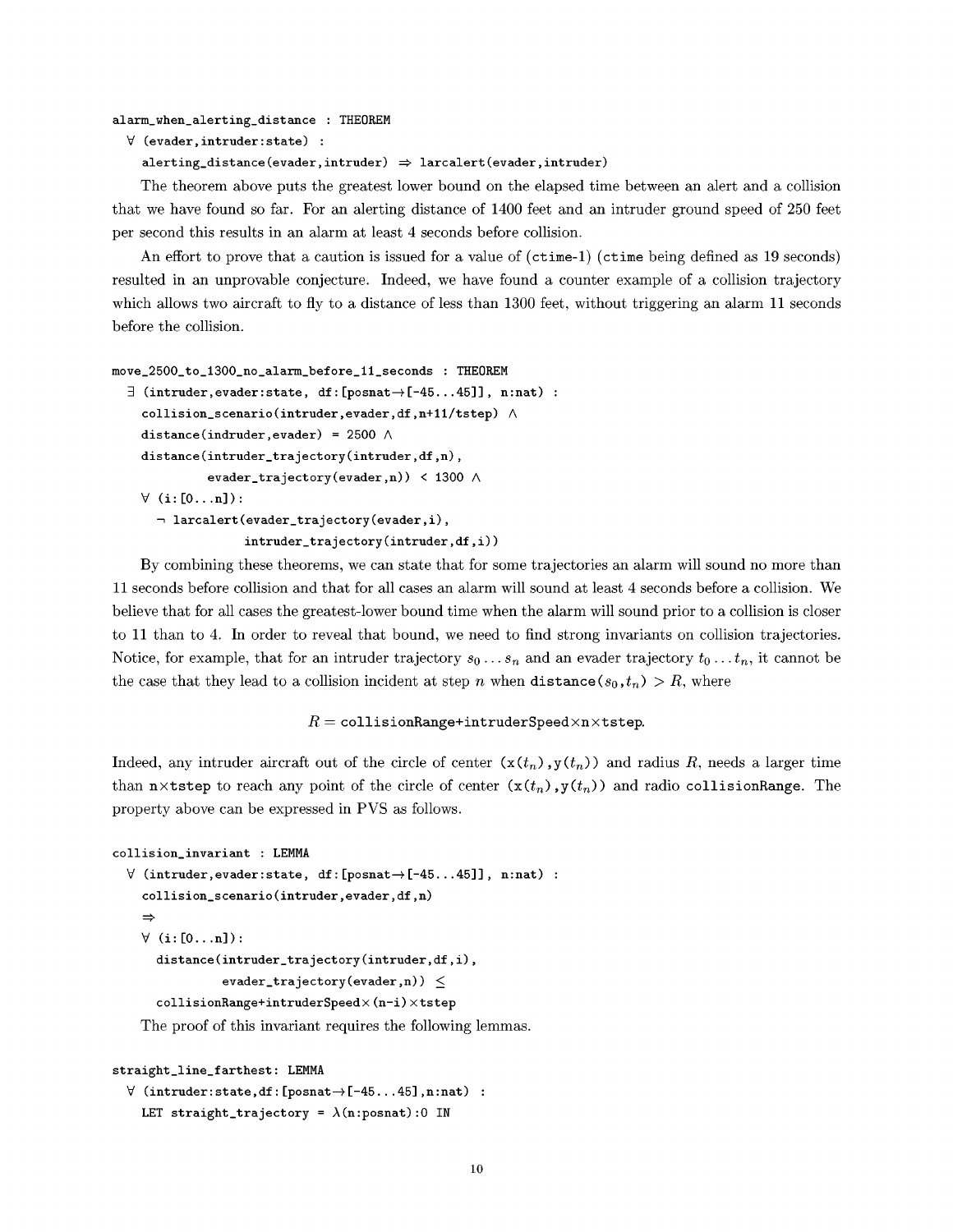```
distance(intruder,
         intruder\_trajectory(intruder,df,n)) \leqdistance(intruder,
         intruder_trajectory(intruder,straight_trajectory,n))
```
absolute\_distance : LEMMA

```
\forall (intruder: state, n: nat) :
  phi(intruder)=0
  \RightarrowLET straight_trajectory = \lambda(n:posnat):0 IN
  distance(intruder,
             intruder_trajectory (intruder, straight_traj ectory, n) )
  = intruderSpeed\timesn\timeststep
```
Lemma straight\_line\_farthest states that an intruder trajectory following a straight lines reaches a point farthest than any other trajectory, while Lemma absolute\_distance states that the length of an intruder trajectory following a straight line is the same as  $intruderSpeed \times n \times tstep$ .

We intend to use the above invariant and lemmas, together with properties derived from the physical trajectories, to find a bound greater than 4 seconds for any collision scenario. Under particular assumptions of the intruder bank angle (given by the function  $df$ ), we have proven that there exists a point outside of the alerting threshold range where the alarm is issued. The conjecture is expressed in PVS as follows

```
bound : CONJECTURE
```

```
\forall (intruder, evader: state, df: [posnat\rightarrow [-45...45]], n:nat) :
  collision_scenario(intruder, evader, df, n)
  \Rightarrow\exists(i: [0...n]) :
     \neg alerting_distance (evader_trajectory (evader, i),
                             intruder\_trajectory(intruder, df, i) ) \wedgelarcalert (evader_trajectory (evader, i),
                 intruder\_trajectory(intruder, df, i))
```
We are trying to generalize the proof for an arbitrary value of df. If the attempt is successful, it gives a new greatest lower bound of 5 seconds.

6. Conclusion. Several case studies have been performed on the application of hybrid automata to the modeling of systems which include continuous and discrete domains. In particular, a simplified TCAS system was modeled in [9] using hybrid automata. That work focuses on establishing a hybrid model of the closed loop system formed by several aircrafts flying under TCAS assumptions. Although it is claimed that the model is suitable for formal analysis, there is no explicit attempt to automate the proof process. On the other hand, state exploration techniques have been used to analyze the system requirements specification of TCAS II written in RSML  $[7]$ ; we refer for instance to  $[5, 2]$ . These works focus on the reactive aspect of the whole system.

In the work presented in this paper, we constructed a formal model of the kernel of an alerting algorithm and we studied its behavior with respect to a model of collision trajectories. In our analysis, we assumed that the alerting algorithm runs in isolation of the other components of the system. We defer the integration of the alerting algorithm with rest of the system, for example TCAS, for future research.

An abstract model of the algorithm and its properties were developed in the general verification system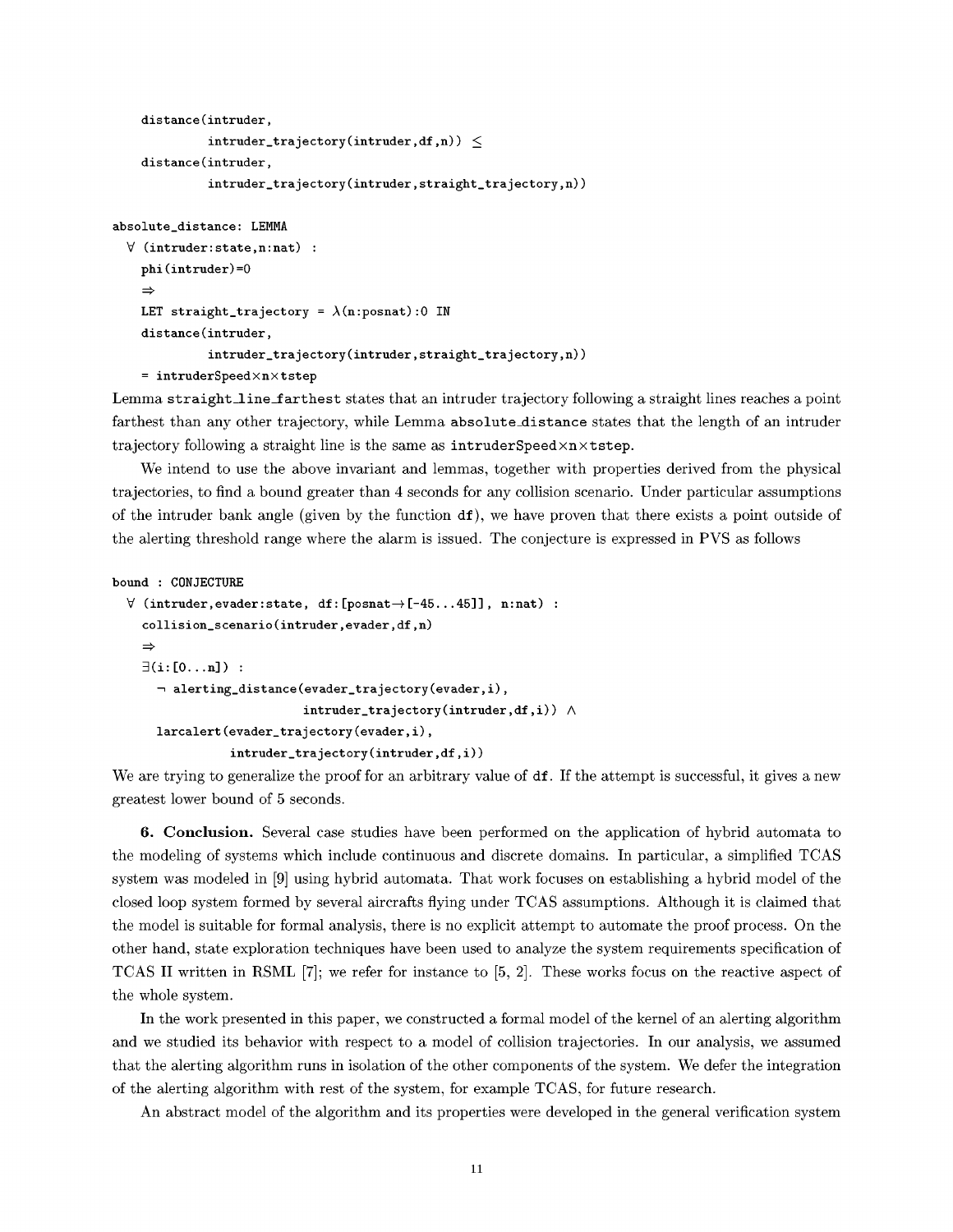PVS. We complemented the prover capabilities with computer algebra tools. Indeed, differential equations, resulting from physical phenomena, were mechanically verified in MuPAD. Models of the algorithm and collision trajectories were implemented in Java. The implementation allowed us to explore collision scenarios before performing rigorous attempts to prove properties.

Although we have confidence in the conjectures that have been declared as axioms, work is being performed [10] in the development of a PVS library on transcendental functions which complements a previous work on mathematical analysis in PVS [1]. Hence, it might be possible in the near future to replace the axiomatic definitions with theorems.

Lower and upper bounds for a time when an alarm will be issued before a collision were found. Our immediate goal, in the verification of the AILS algorithm, is to prove certain facts about the characteristics of the aircraft trajectories. We hope that these facts allow us to prove the adequacy of the alerting algorithm for a time large enough to avoid any possible collision incident.

### REFERENCES

- [1] B. DUTERTRE, *Elements of mathematical analysis in PVS,* in Ninth international Conference on Theorem Proving in Higher Order Logics TPHOL, J. Von Wright, J. Grundy, and J. Harrison, eds., vol. 1125 of Lecture Notes in Computer Science, Turku, Finland, Aug. 1996, Springer Verlag, pp. 141-156.
- [2] W. CHAN, R. ANDERSON, P. BEAMS, AND D. NOTKIN, *Improving efficiency of symbolic model checking* for *state-based system requirements,* Technical Report TR-98-01-03, University of Washington, Department of Computer Science and Engineering, Jan. 1998.
- [3] T. DOYLE AND F. McGEE, *Air traffic and operational data on selected u.s. airports with parallel runways,* Tech. Report NASA/CR-1998-207675, NASA, May 1998.
- [4] B. FUCHSSTEINER *et al., MuPAD User's Manual,* John Wiley and Sons, Chichester, New York, first ed., Mar. 1996. Includes a CD for Apple Macintosh and UNIX.
- [5] M. HEIMDAHL AND N. LEVESON, *Completeness and Consistency Analysis of State-Based Requirements,* in Proceedings of the 17th International Conference on Software Engineering, Apr. 1995, pp. 3-14.
- [6] S. Koczo, *Coordinated parallel runway approaches,* Tech. Report NASA-CR-201611, NASA, October 1996.
- [7] N. LEVESON, M. HEIMDAHL, H. HILDRETH, AND J. REESE, Requirements specification for process*control systems,* Technical Report ICS-TR-92-106, University of California, Irvine, Department of Information and Computer Science, Nov. 1992.
- [8] A. LIND, *Two simulation studies of precision runway monitoring of independent approaches to closely spaced parallel runways,* Tech. Report AD-A263433 ATC-190 DOT/FAA/NR-92/9, NASA, March 1993.
- [9] J. LYGEROS AND N. A. LYNCH, *On the formal verification of the TCAS conflict resolution algorithms,* in Proceedings 36th IEEE Conference on Decision and Control, San Diego, CA, Dec. 1997, pp. 1829- 1834. Extended abstract.
- [10] U. MARTIN AND H. GOTTLIEBSEN, *Computational logic support* for *differential equations and* mathe*matical modeling.* Personal communication, 2000.
- [11] S. OWRE, J. M. RUSHBY, AND N. SHANKAR, *PVS: A prototype verification system,* in 11th International Conference on Automated Deduction (CADS), D. Kaput, ed., vol. 607 of Lecture Notes in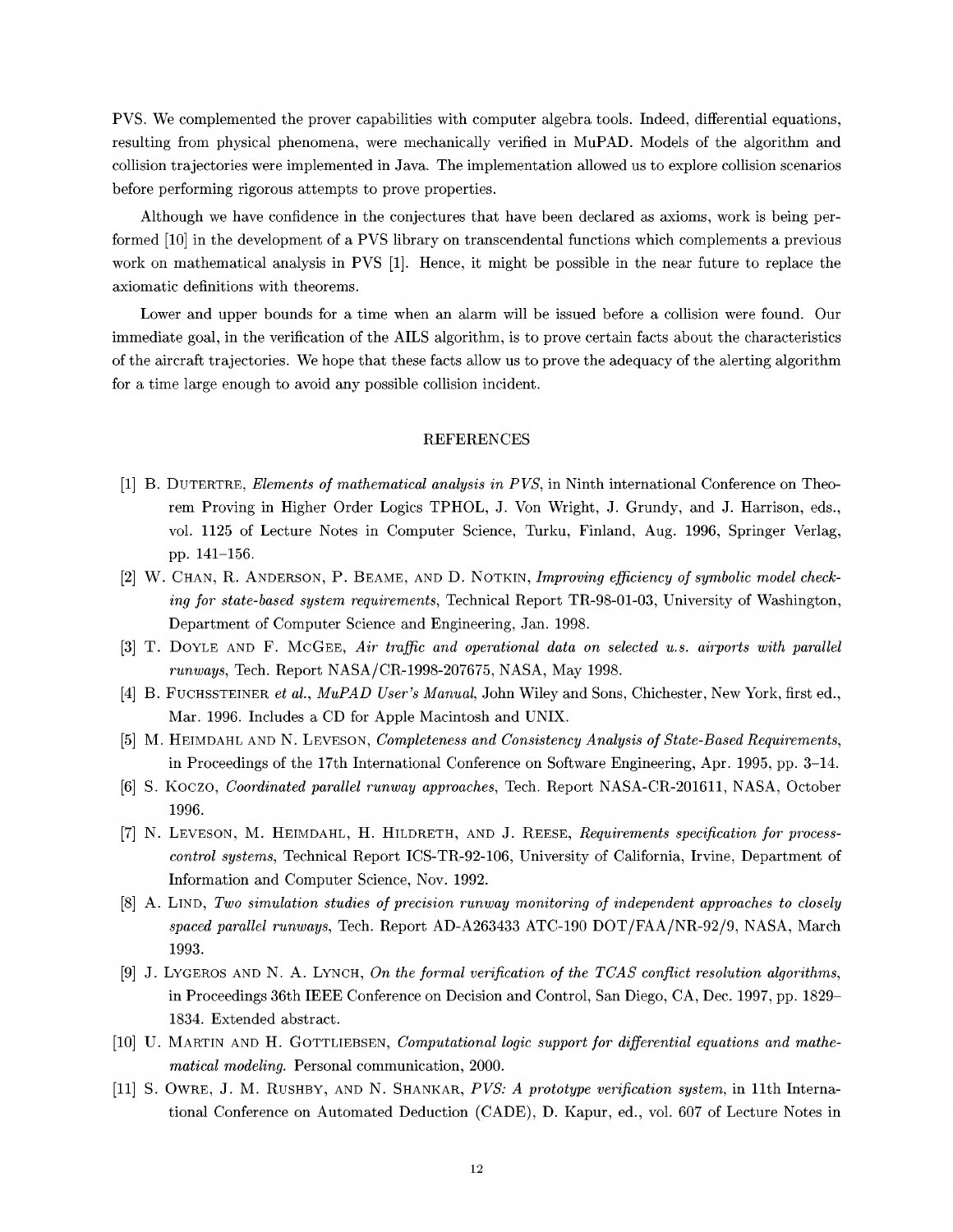Artificial Intelligence, Saratoga, NY, June 1992, Springer-Verlag, pp. 748-752.

- [12] L. RINE, T. ABBOTT, G. LOHR, D. ELLIOTT, M. WALLER, AND R. PERRY, *The flight deck perspective o/the NASA Langley* AILS *concept,* Tech. Report NASA/TM-2000-209841, NASA, January 2000.
- [13] RTCA, *Minimum operational performance standards* .for *traffic alert and collision avoidance system (TCAS) airborne equipment* - *consolidated edition,* Guideline DO-185, Radio Technical Commission for Aeronautics, One McPherson Square, 1425 K Street N.W., Suite 500, Washington DC 20005, USA, 6 Sept. 1990.
- [14] G. WONG, *Development o/ precision runway monitor system/or increasing capacity o/ parallel runway operations,* AGARD, Machine Intelligence in Air Traffic Management, (1993), p. 12.

Appendix. The AILS Alerting Algorithm in PVS.

 $[$ #  $x$  : real, y : real,

**heading :** deg\_heading,

```
%
% AILS Alerting Algorithm in PVS
% Victor Carreno (v.a.carreno@larc.nasa.gov)
% Cesar Munoz (munoz@icase.edu)
% ICASE - NASA Langley Research Center
% This model is an abstraction of the algorithm written by
% Bill Capron
% NASA Langley Research Center
% and described by
% Mike Jackson
% Honeywell Technology Center
% Assumptions
% * Coordinate system:
% \leftarrow \leftarrow \rightarrow landing direction
\% i
% v
% y
% * Two dimensional
% * Ground speed is constant
%
AILS : THEORY
BEGIN
%-- Types
 Bank
 deg_heading
           : TYPE = subrange(-45, 45): TYPE = subrange(-180,180)
 State: type =
```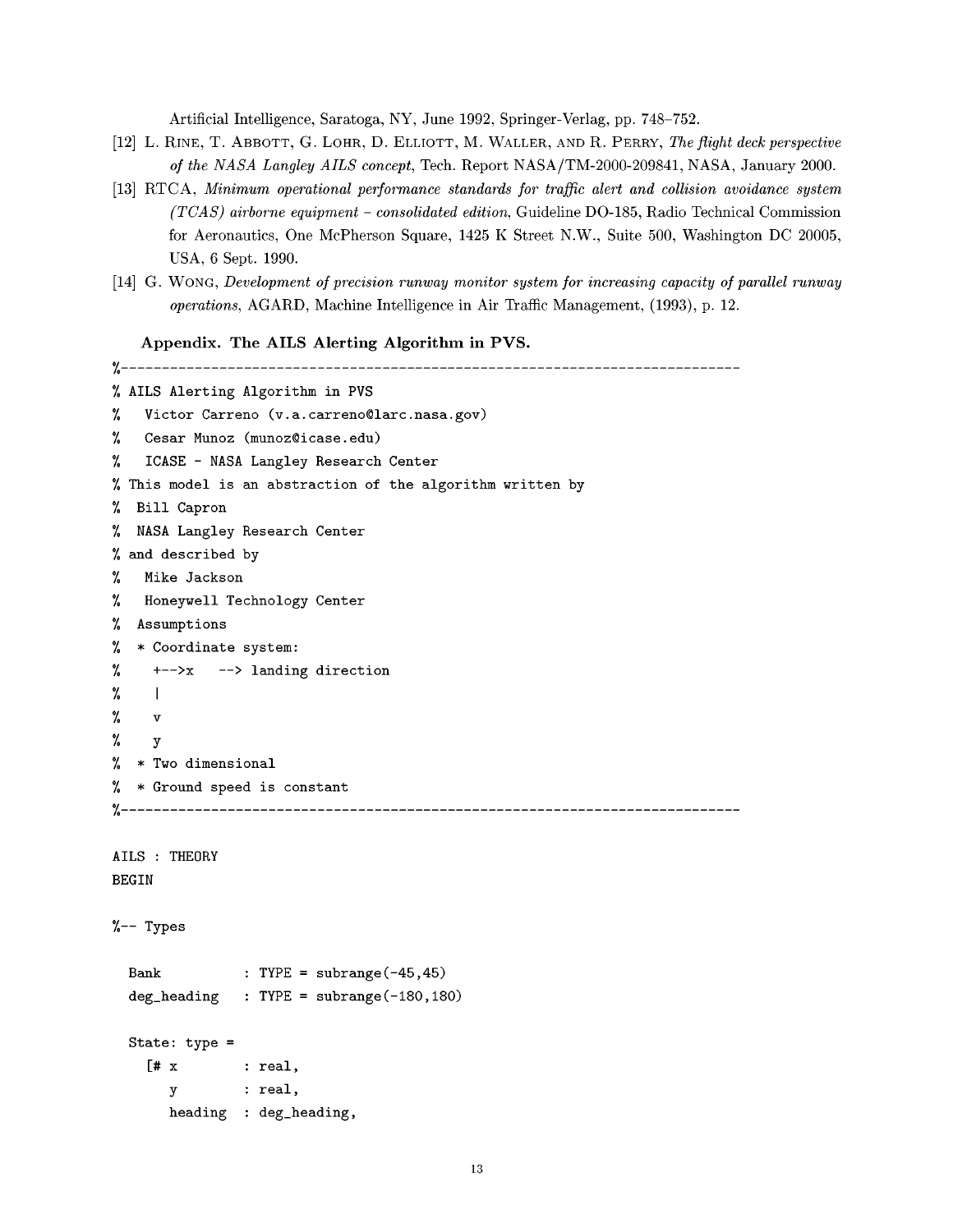```
phi : Bank
#]
```

```
%-- Constants
```

```
collisionRange
: real = 200
alertTime
alertRange
intruderSpeed
: real = 250
evaderSpeed
tstep
div \text{step}(x:\text{real}) : \text{real} = x*2maxStep
g
                : real = 19
                : real = i000
                : real = 250
                  : real = 1/2
                : real = 1 + divtstep(alertTime)
                 : \text{real} = 32 + 2/10
```
%-- Variables

| intruder.                |  |           |                            |  |
|--------------------------|--|-----------|----------------------------|--|
| evader                   |  |           | : VAR State                |  |
| df                       |  |           | : VAR [posnat->Bank]       |  |
| phi                      |  |           | : VAR Bank                 |  |
| s.s1.s2                  |  |           | : VAR State                |  |
| x,range                  |  |           | : VAR real                 |  |
| t.t1.t2                  |  |           | : VAR real                 |  |
| n                        |  | : VAR nat |                            |  |
| m                        |  |           | : VAR posnat               |  |
| iarc                     |  |           | : VAR subrange(0, maxStep) |  |
| arcrad,trkrate: VAR real |  |           |                            |  |
| idtrk                    |  |           | : VAR posnat               |  |

```
%-- Useful functions
```

```
pi : real = 3141592/1000000
\cosh(x): real
= LET r = x * pi/180 IN
  1 - \exp t(r,2)/2 + \exp t(r,4)/24 - \exp t(r,6)/720 + \exp t(r,8)/40320sind(x) : real
= LET r = x * pi/180 IN
  r - \exp(t,3)/6 + \exp(t,5)/120 - \exp(t,7)/5040 + \exp(t,9)/362880tangent_well_defined: AXIOM
```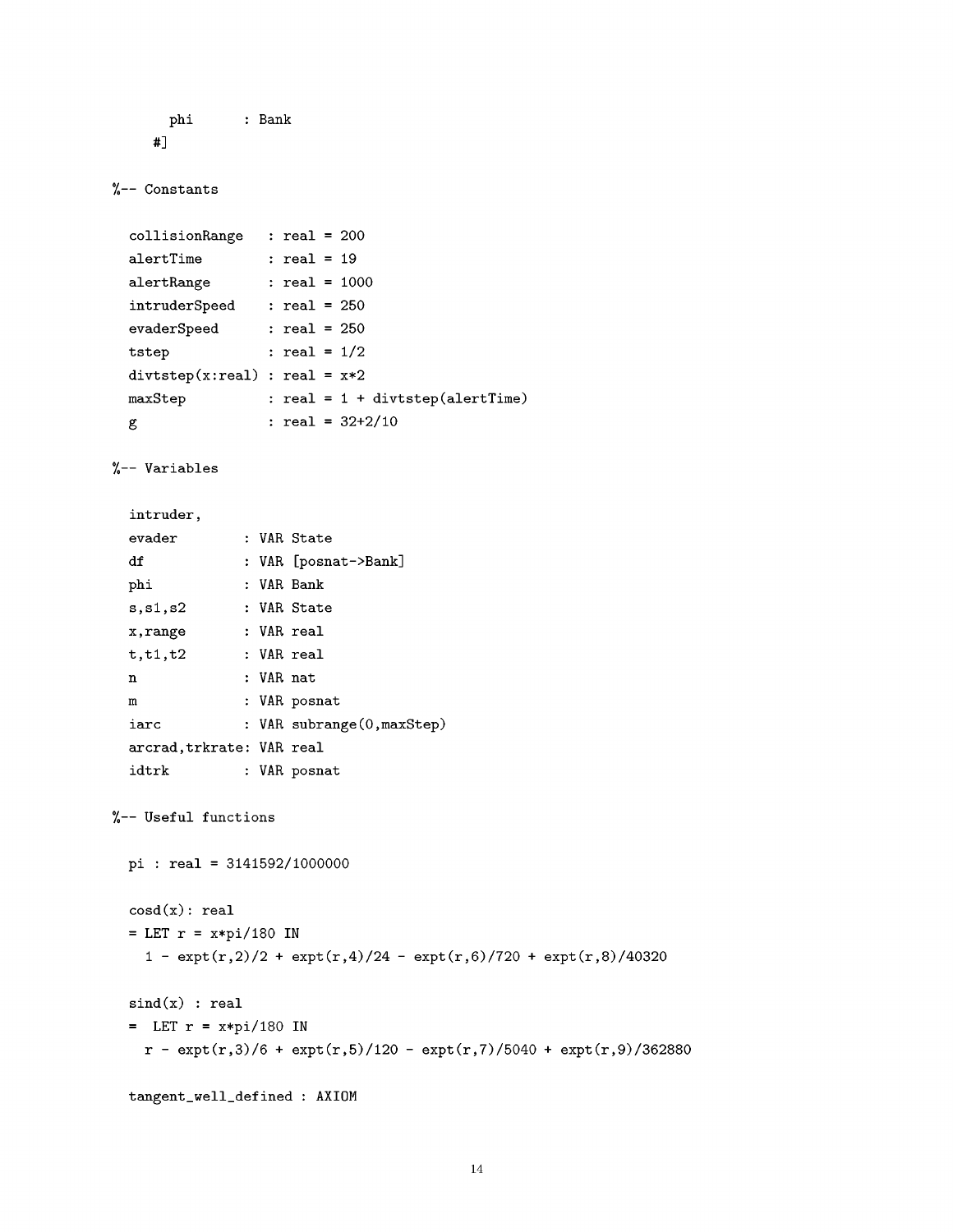```
FORALL (phi) : \cosh(\phi h i) /= 0
tand(phi): real =sind(phi)/cosd(phi)
mod(n,m): RECURSIVE nat =
  IF n < m THEN n
  ELSE mod(n-m,m)
  ENDIF
MEASURE n
sq(x): nonneg_real = x*xsqrt_well_defined : AXIOM
  FORALL (x:nonneg_real):
    nonempty?(\{z: \text{nonneg\_real} \mid z*z = x\})
sqrt(x:nonneg\_real) : {z:nonneg_real | z*z = x}
distance(s1, s2): real =sqrt(sq(x(s2)-x(s1)) + sq(y(s2)-y(s1)))collision(s1,s2): bool =distance(sl,s2) <= collisionRange
alerting_distance(sl,s2): bool =
  distance(sl,s2) <= alertRange
trkrate(phi): real =
  IF phi = 0 then 0
  ELSE 1845*tand(phi)/intruderSpeed
  ENDIF
dx(intruder,evader,t): real =(x(intruder) + t*intruderSpeed*cosd(heading(intruder))) -
  (x(evader) + t*evaderSpeed)
dy(intruder,evader, t): real =(y(intruder) + t*intruderSpeed*sind(heading(intruder))) -
  y(evader)
dxdt(intruder): real =
  intruderSpeed*cosd(heading(intruder)) - evaderSpeed
```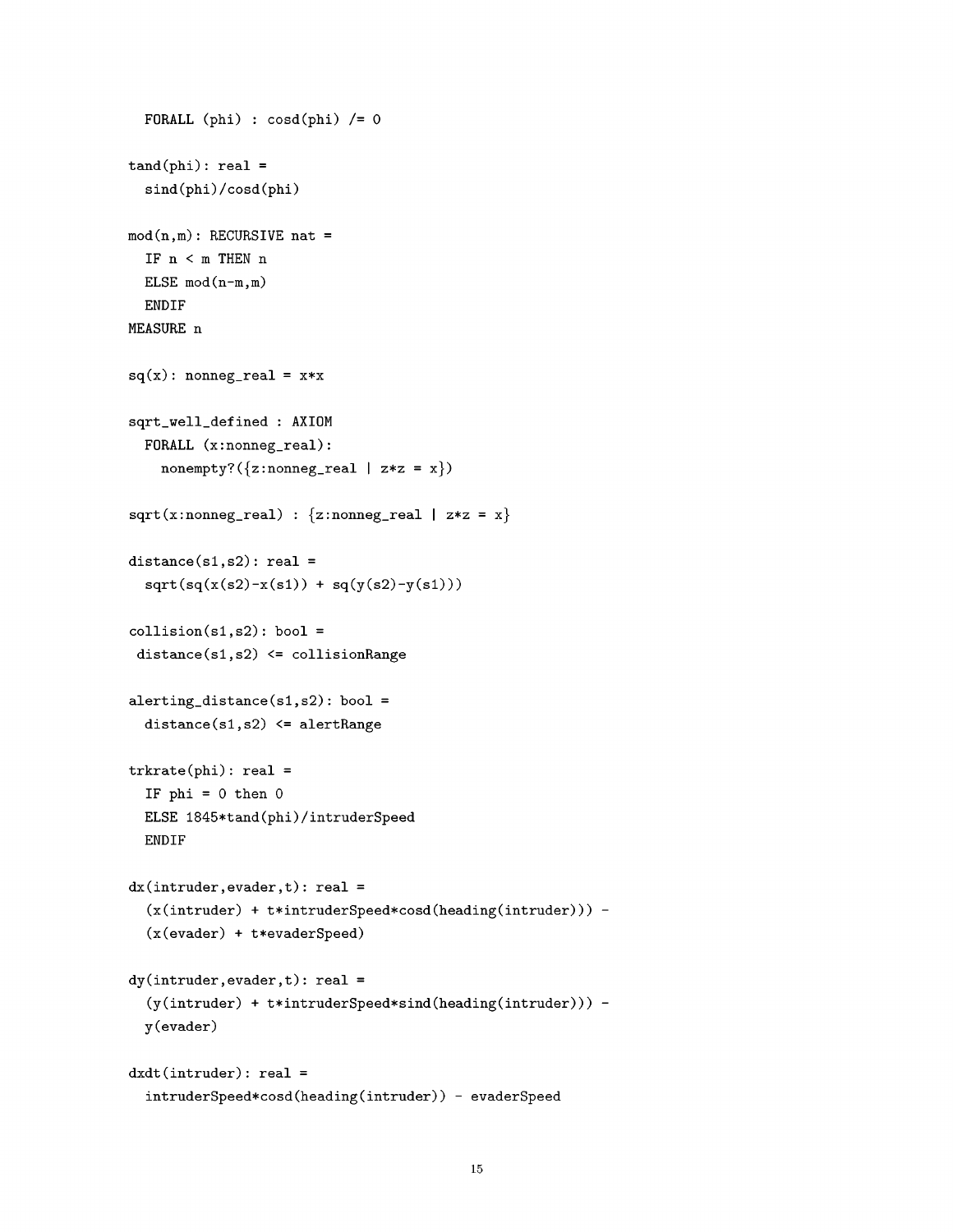```
dydt(intruder): real =
    intruderSpeed*sind(heading(intruder))
  R(intruder,evader, t): real =sqrt(sq(dx(intruder,evader,t)) + sq(dy(intruder,evader,t)))
  tau(intruder,evader,t):real =
    LET div = sq(dxdt(intruder)) + sq(dydt(intruder)) IN
    IF div = 0 THEN 0ELSE
      -(dx(intruder,evader,t) * dxdt(intruder) +
        dy(intruder,evader,t) * dydt(intruder))/div
    ENDIF
%-- Alerting algorithm
  chkrange(range,t): bool =range <= alertRange AND t <= alertTime
  chktrack(intruder,evader,t): bool =
    LET tau = tau(intruder, evader, 0) IN
    IF tau <= 0 THEN \% tracks are diverging (or parallel)
      chkrange(R(intruder,evader,0),t) % check range at prediction time t
    ELSIF t+tau > alertTime THEN
      R(intruder,evader,alertTime)
      <= alertRange
    ELSE
      R(intruder,evader,tau)
      <= alertRange
    ENDIF
                                       % tracks are converging
                                       closest approach beyond alert time
                                       % check range at alert threshold
                                       % closest approach within alert time.
                                       % check range at closest approach.
  arc_loop(intruder,evader,arcrad,trkrate,idtrk,iarc): RECUKSIVE bool =
    IF iarc = maxStep THEN false
    ELSE
      LET tpred = iarc*tstep IN
      LET xloc = x(evader) + evaderSpeed*tpred IN
      LET yloc = y(evader) + evaderSpeed*tpred IN
      %% There are two cases trkrate > 0 or trkrate < 0
      LET (xtrk, ytrk) =
        IF trkrate > 0 THEN
          (x(intruder) + arcrad*(sind(heading(intruder)+trkrate*tpred) -
                           sind(heading(intruder))),
```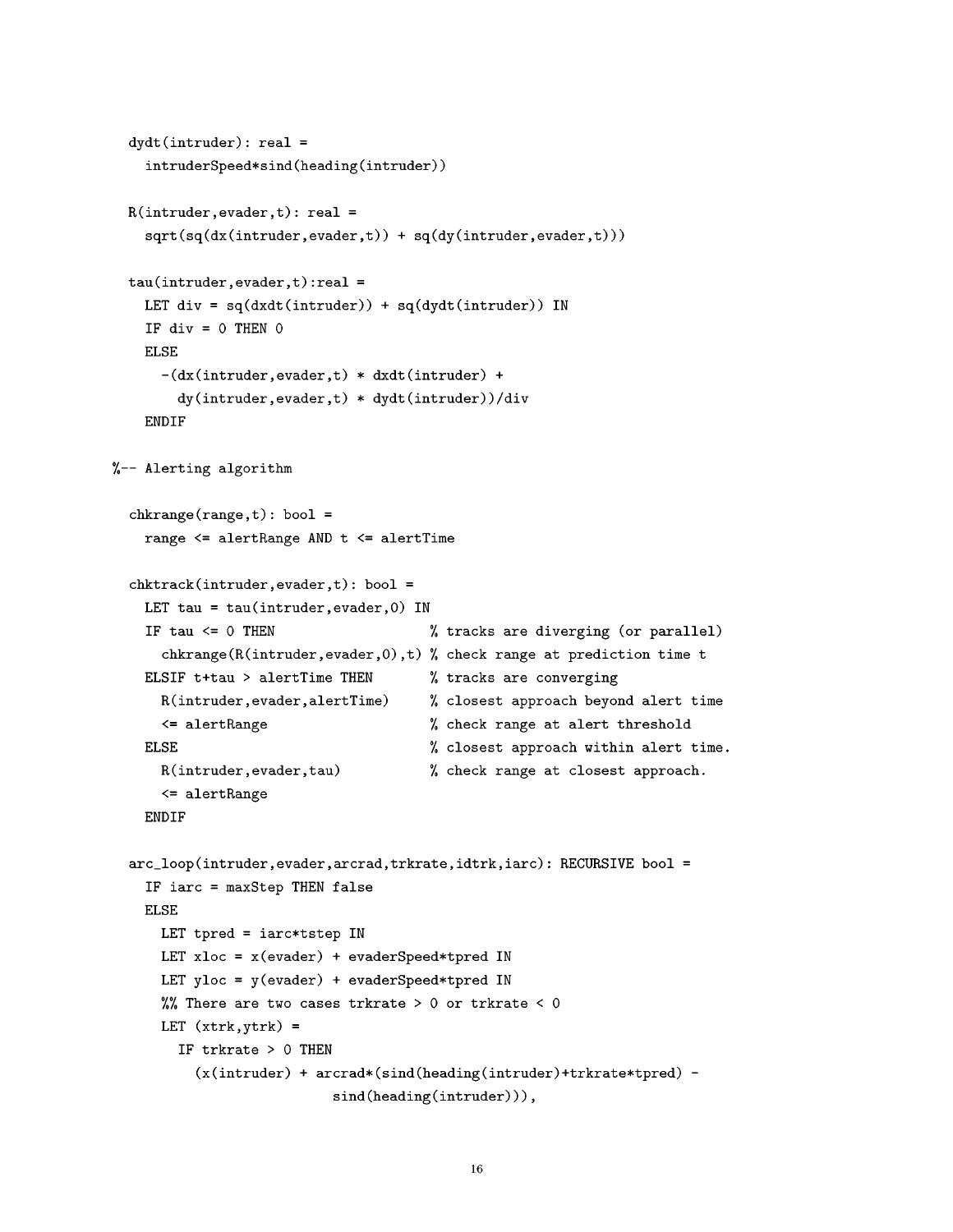```
y(intruder) + arcrad*(cosd(heading(intruder))-
                           cosd(heading(intruder)+trkrate*tpred)))
        ELSE
          (x(intruder) + arcrad*(sind(heading(intruder)) -
                           sind(heading(intruder))+trkrate*tpred),
           y(intruder) + arcrad*(cosd(heading(intruder)+trkrate*tpred)-
                           cosd(heading(intruder))))
        ENDIF IN
      IF NOT mod(iarc,idtrk) = 0 THEN % not time for tangential track
        LET range = sqrt(sq(xtrk-xloc) + sq(ytrk-yloc)) IN
          IF chkrange(range,tpred) THEN true
          ELSE arc_loop(intruder,evader,arcrad,trkrate,idtrk,iarc+1)
          ENDIF
      ELSE % tangential track
        LET tantrk = heading(intruder) + tpred*trkrate IN
        LET int = intruder WITH [x:=xtrk, y:=ytrk, heading:=tantrk] IN
        LET eva = evader WITH [x:=x \log y:=y \log x] IN
        IF chktrack(int,eva,tpred) THEN true
        ELSE arc_loop(intruder,evader,arcrad,trkrate,idtrk,iarc+1)
        ENDIF
      ENDIF
   ENDIF
  MEASURE (maxStep - iarc)
  larcalert(intruder,evader): bool =
   LET phi = phi(intruder) IN
   LET trkrate = trkrate(phi) IN
    IF trkrate = 0 THEN
      chktrack(intruder,evader,O)
   ELSE
      LET arcrad = sq(intruderSpeed)/(g*tand(phi)) IN
      LET idtrk =IF trkrate >= 3 THEN 1
        ELSIF trkrate >= 1 + 1/2 THEN 2
        ELSIF trkrate >= 3/4 THEN 4
        ELSE<sub>8</sub>
        ENDIF IN
      arc_loop(intruder,evader,arcrad,trkrate,idtrk,O)
    ENDIF
%-- Model of trajectories
```

```
17
```
next\_intruder\_state(s,phi): State =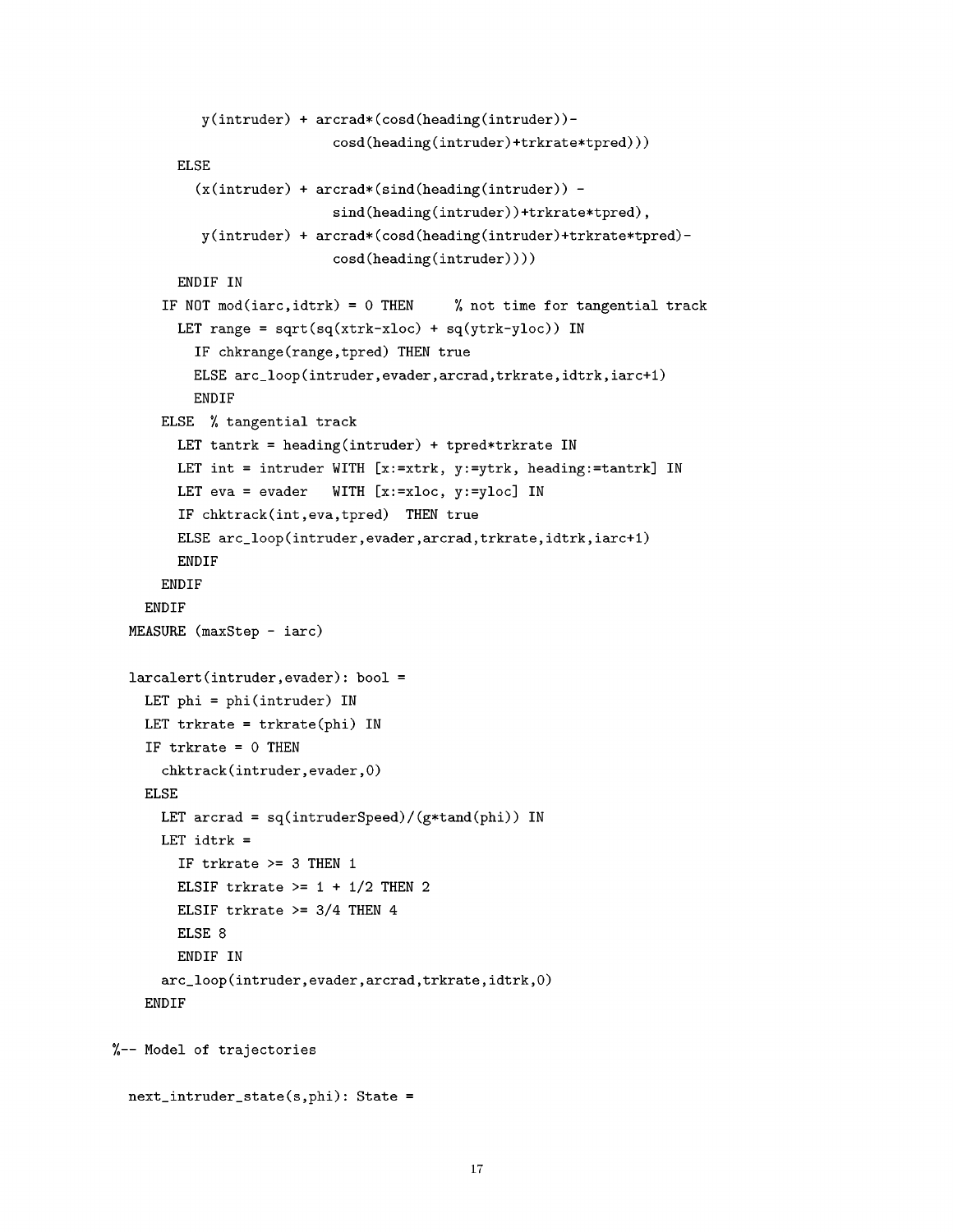```
LET trk = heading(s) + tstep*trkrate(phi(s)) IN
      s WITH [
        x := x(s) + intruderSpeed*tstep*cosd(heading(s)),
        y : = y(s) + intruderSpeed*tstep*sind(heading(s)),heading := trk,
        phi := phi
      ]
   intruder_trajectory(s,df,n): RECURSIVE State =
     IF n = 0 THEN sELSE
       next_intruder_state(intruder_trajectory(s, df, n-1),df(n))
     ENDIF
     MEASURE n
  evader_trajectory(s,n): State =
    (#
      \mathbf xY
      heading
      phi
    #)
                := x(s) + evaderSpeed * tstep * n,
                := y(s),
               := heading(s),
                := phi(s)collision\_scenario(intruder,evader,df, n): bool =collision(intruder_trajectory(intruder,df,n),
              evader_trajectory(evader,n))
%-- Axioms
  sin_cos_sq_one : AXIOM
    FORALL (x):
      sq(sind(x)) + sq(cosd(x)) = 1derivative_eq_zero_min : AXIOM
    FORALL (intruder,t1,t2):
      R(intruder,evader,tl+tau(intruder,evader,tl)) <=
      R(intruder,evader,tl+t2)
  asymptotic_decrease_zero_to_tau : AXIOM
    FORALL (t,t1,t2:real):
      tau(intruder,evader, t) >= 0 AND t2 \leq \tau tau(intruder, evader, t) AND
      t1 \leq t2IMPLIES
```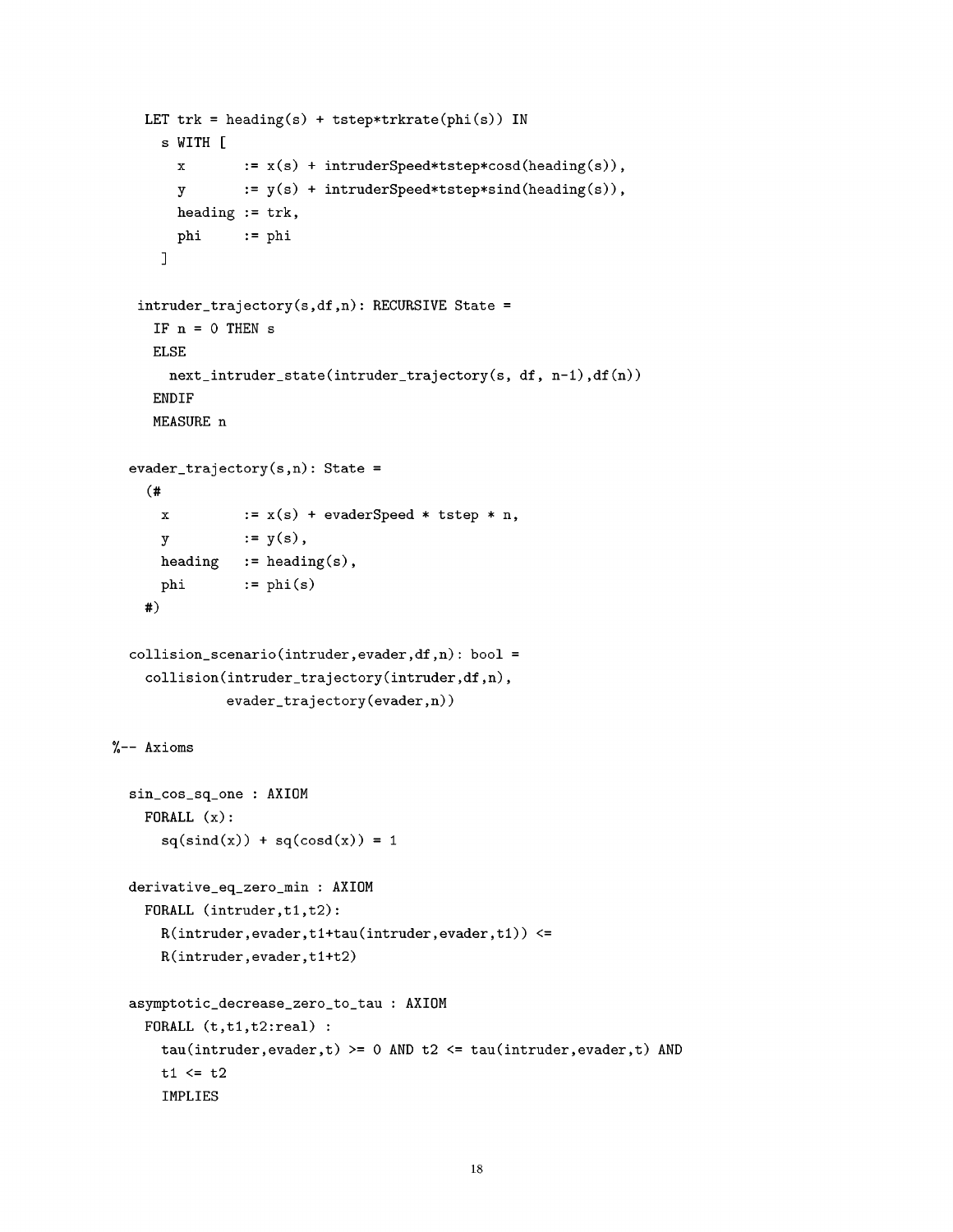```
R(intruder,evader, t+t1) \ge R(intruder,evader, t+t2)asymptotic_increase_tau to zero : AXIOM
   FORALL (t,t1,t2:real):
      tau(intruder,evader,t) <= 0 AND tau(intruder,evader,t) <= tl AND
      t1 \leq t2IMPLIES
      R(intruder,evader, t+t2) \ge R(intruder,evader, t+t1)%-- Theorems and Properties
  sqrt_of_sq: theorem
    (sqrt(sq(x))) = abs(x)phi_not_O_tan_not_O : theorem
   NOT phi = 0 implies not tand(phi) = 0alarm at alerting_distance : THEOREM
   FORALL (evader,intruder) :
      alerting_distance(evader,intruder)
      IMPLIES
      larcalert(intruder,evader)
  move_2500_to_1300_no_alarm_before ii seconds : THEOREM
   EXISTS (intruder, evader, df, n) :
      collision_scenario(intruder,evader,df,n+divtstep(11)) AND
      distance(intruder,evader) = 2500 AND
      distance(intruder_trajectory(intruder,df,n),
               evader_trajectory(evader,n)) <= 1300 AND
      FORALL (i:subrange(0,n)):
        NOT larcalert(intruder_trajectory(intruder,df,i),
                      evader_trajectory(evader,i))
  collision_invariant : LEMMA
   FORALL (intruder, evader, df, n) :
      collision_scenario(intruder,evader,df,n)
      IMPLIES
      FORALL(i:subrange(O,n)):
        distance(intruder_trajectory(intruder,df,i),
                 evader_trajectory(evader,n)) <=
        collisionRange+intruderSpeed*(n-i)*tstep
```

```
straight_line_farthest: LEMMA
```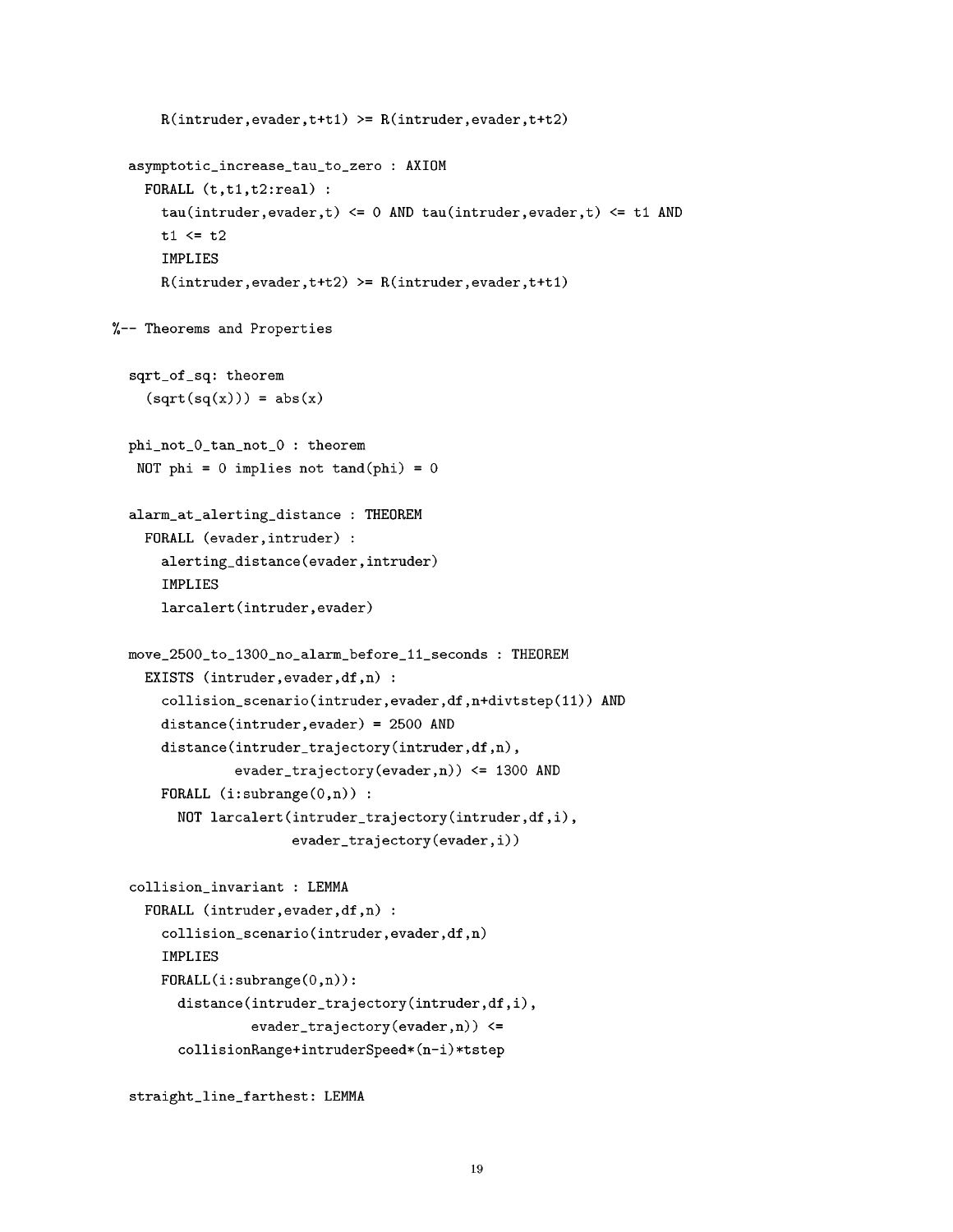```
FORALL (intruder, evader, df,n) :
    LET straight_trajectory = LAMBDA(n:posnat):0 IN
   distance(intruder,
             intruder\_trajectory(intruder,df,n)) \leqdistance(intruder,
             intruder_trajectory(intruder,straight_trajectory,n))
absolute_distance: LEMMA
 FORALL (intruder,n) :
   phi(intruder)=0
    IMPLIES
   LET straight_trajectory = LAMBDA(n:posnat):0 IN
    distance(intruder,
             intruder_trajectory(intruder,straight_trajectory,n))
   = intruderSpeed*n*tstep
bound: CONJECTURE
 FORALL (intruder, evader, df,n) :
    collision_scenario(intruder,evader,df,n)
    IMPLIES
   EXISTS(i:subrange(0,n)):
      NOT alerting_distance(evader_trajectory(evader,i),
                            intruder_trajectory(intruder,df,i)) AND
      larcalert(intruder_trajectory(intruder,df,i),
                evader_trajectory(evader,i))
```
ENDAILS